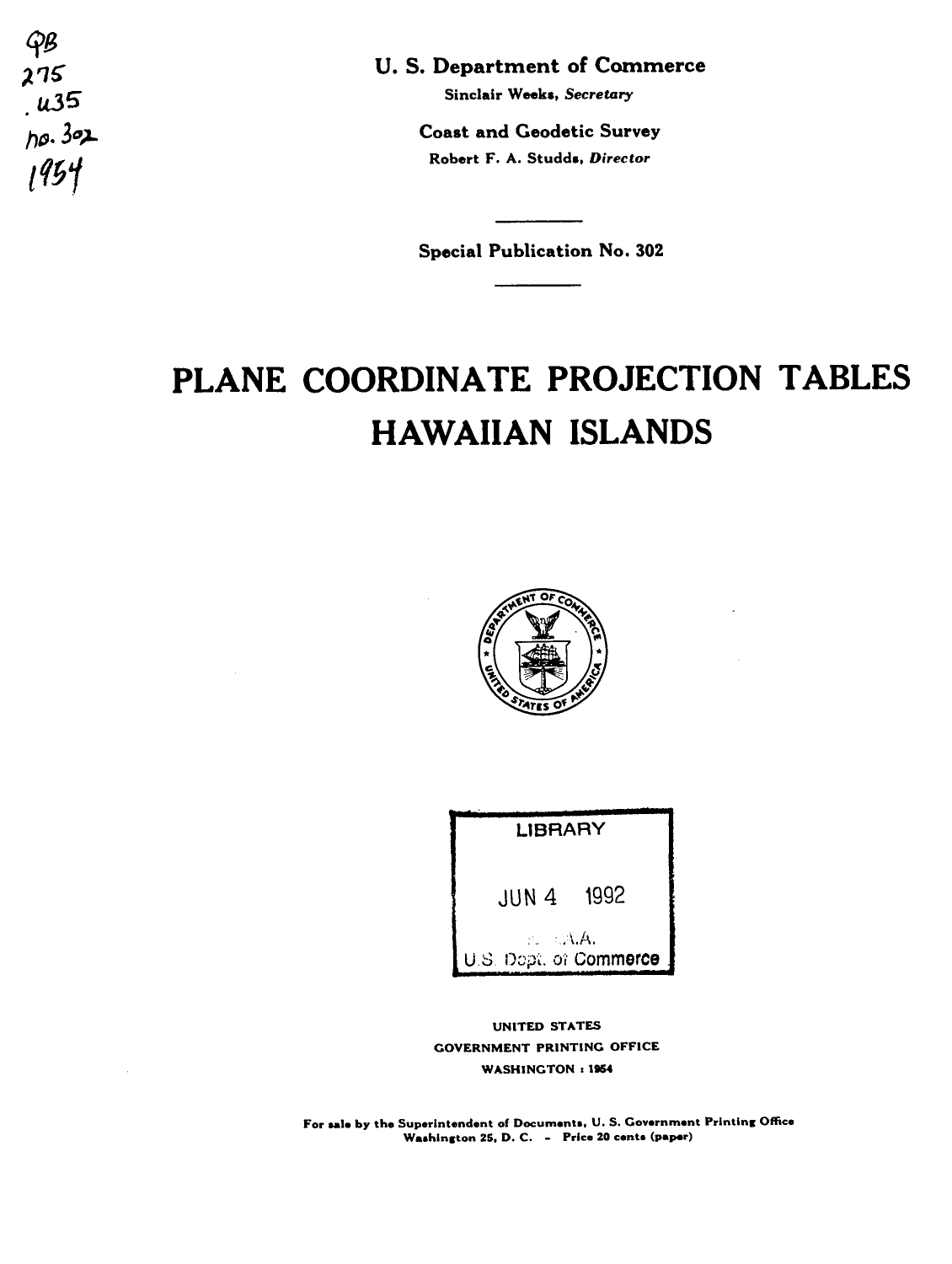# **National Oceanic and Atmospheric Administration**

## **ERRATA NOTICE**

One or more conditions of the original document **may** affect the quality of **the image,** such as:

Discolored **pages** 

Faded or light ink Binding intrudes into **the text** 

 $\sim 10^{11}$  m  $^{-1}$ 

This has been a co-operative project between the NOAA Central Library and the Climate Database Modernization Program, National Climate Data Center (NCDC). To view the original document, **please** contact the **NOAA** Central Library in **Silver Spring,** MD at (301) 713-2607 x124 or www.reference@nodc.noaa.gov.

> **LASON**  Imaging Contractor 12200 Kiln Court **Beltsville,** MD 20704- **1387 January 1,2006**

 $\mathcal{L}(\mathcal{L})$  and  $\mathcal{L}(\mathcal{L})$  are the set of the set of the set of the set of the set of the set of the set of the set of the set of the set of the set of the set of the set of the set of the set of the set of the set

the control of the control of the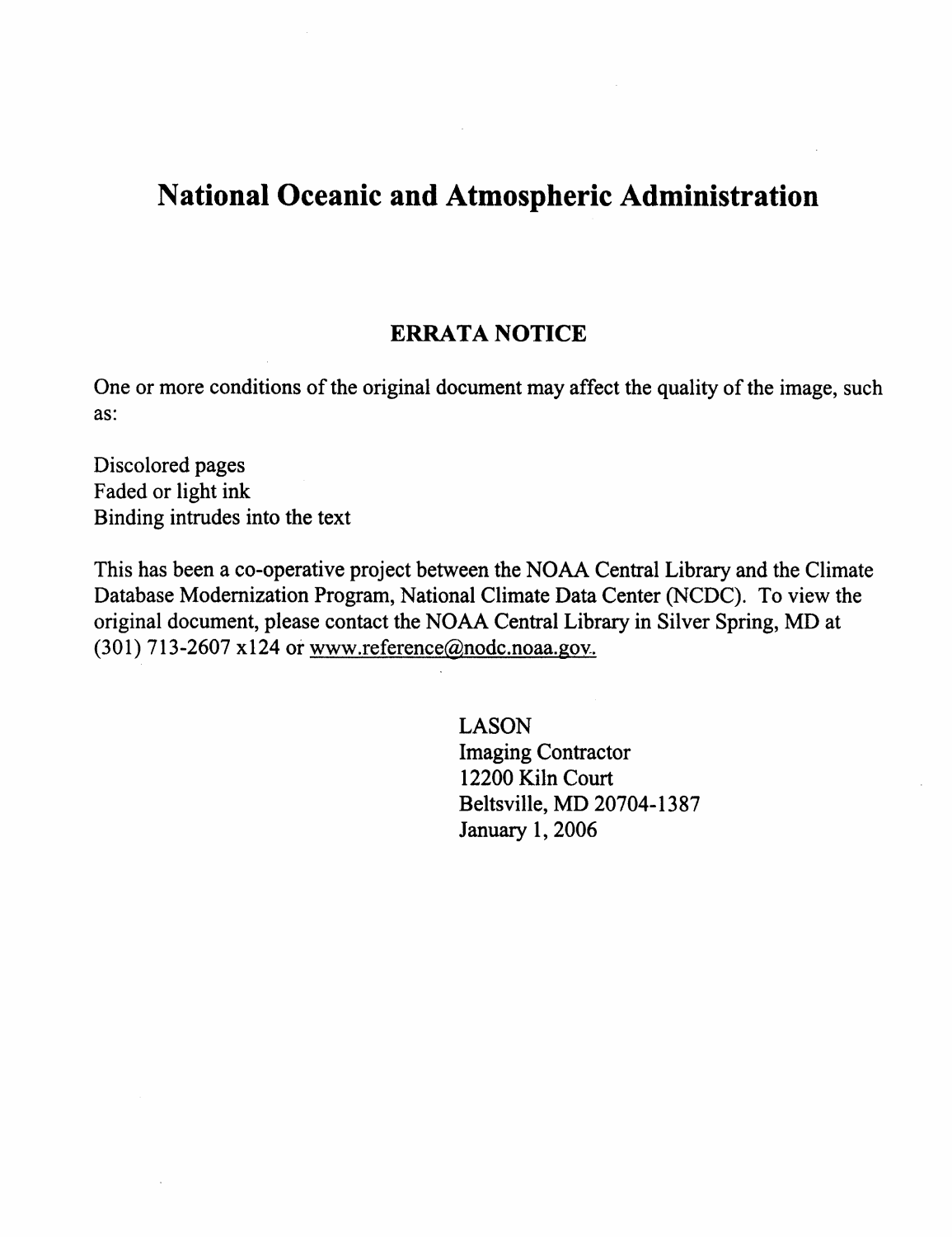

 $\mathcal{L}^{\text{max}}_{\text{max}}$  and  $\mathcal{L}^{\text{max}}_{\text{max}}$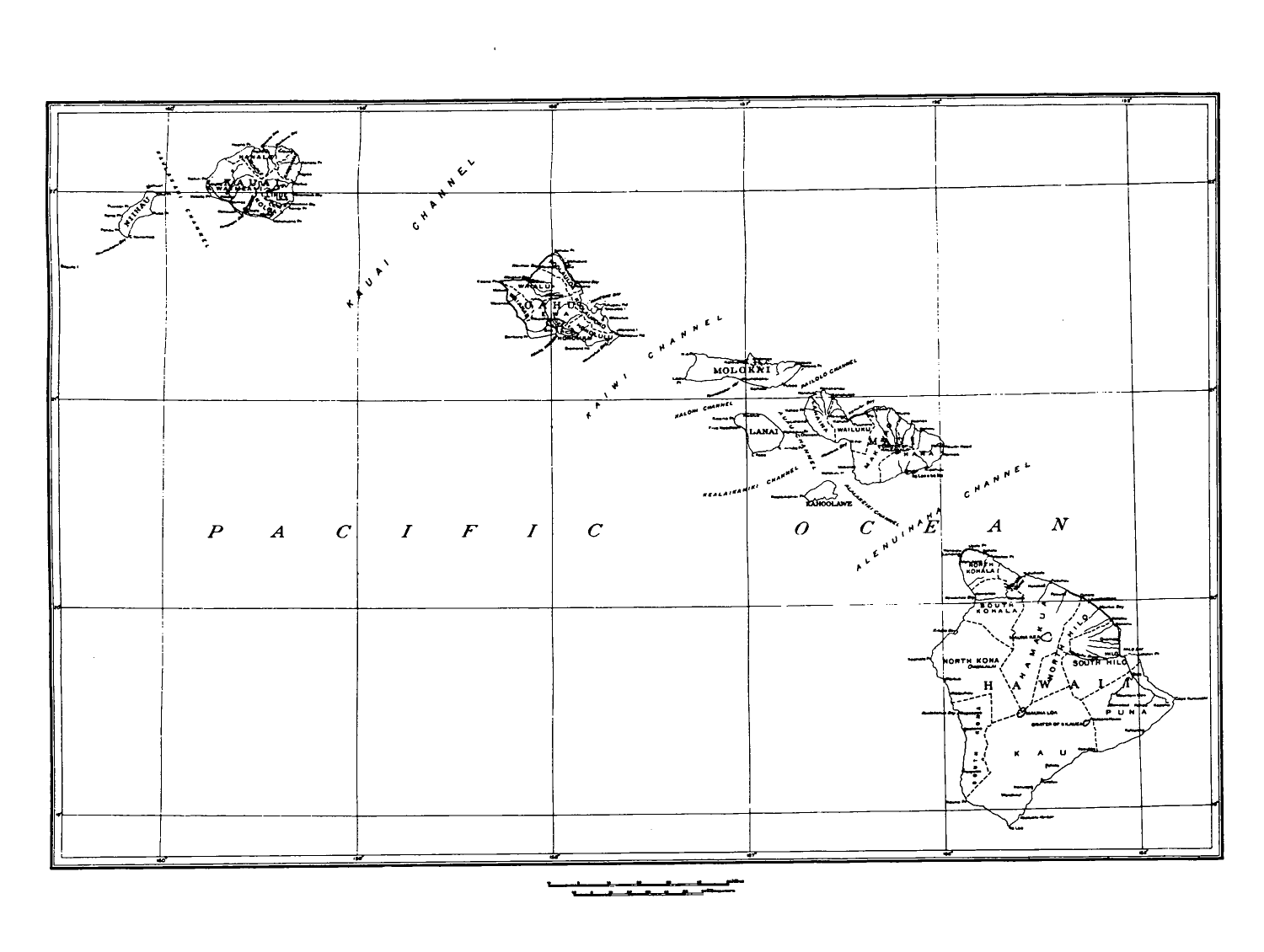#### Foreword

**The** plane coordinate system adopted for the Hawaiian Islands consists of five zones, each of which is based on a transverse Ibrcator projection, In the first four zones the scale along the central meridian in each zone is reduced, in order to minimize the scale error throughout the zone, **The** fifth **zone** is **so** narrow that no reduction in scale **is** made along its central meridian, **The** tables in this publication are to be used for **the** conversion of geographic positions to plane coordinates or plane coordinates to geographic positions. **The** constants for the zones are listed on page **7.** 

**The** methods of computation **have been** designed for machine calculation. All of the functions that are required **are** given in this publication.

**The** formulas and sample computations which follow **show the** general methods for computing either type of coordinates.

Plane coordinates from geographic positions

$$
x = x1 + 500,000
$$
  

$$
x1 = H \cdot \Delta \lambda'' \pm a b
$$
  

$$
y = y0 + V \left(\frac{\Delta \lambda''}{100}\right)^{2} \pm c
$$

Grid azimuth = geodetic azimuth  $-\Delta x$  - second term

$$
\Delta \alpha = \Delta \lambda^{\text{max}} \sin \phi + \epsilon
$$

where

 $\mathbf{y}_\mathrm{o},$  H, V, and <u>a</u> are based on the latitude of the geographic position,

and

b, c, and g are based on 
$$
\Delta \lambda
$$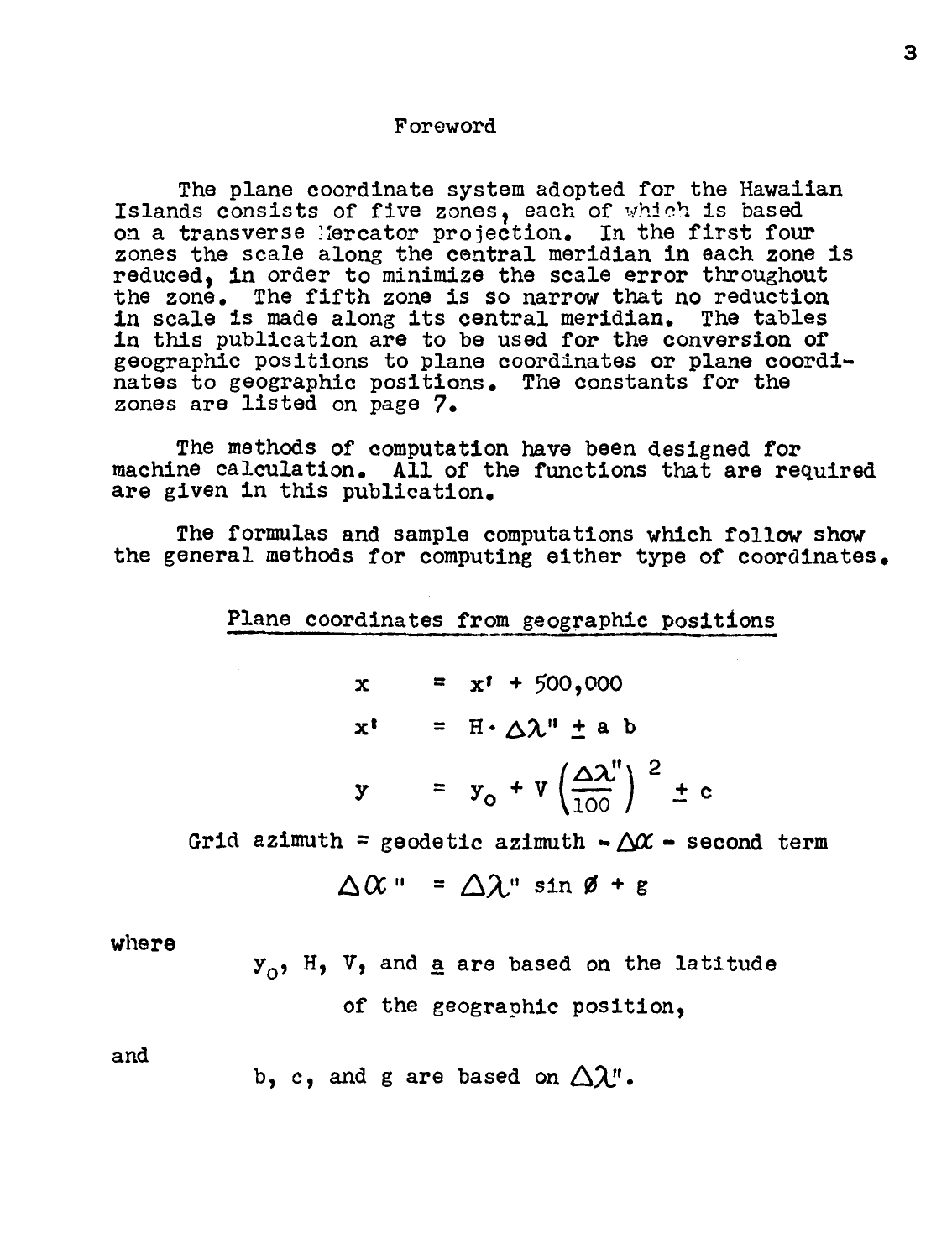$$
\Delta \lambda^{\mathsf{m}} = \text{Central Meridian} - \lambda
$$

**and** 

 $\Delta \alpha$ <sup>*n*</sup> is the convergence of the meridian at the station with respect to **the Central** Meridian.

The second term for the reduction of geodetic to grid azimuths may be neglected for most work. However, for lines five miles or more in length if the same degree of accuracy **is** desired **as** is obtained **by** geographic computations, this term shoula **be** evaluated and used.

Second term = 
$$
\frac{(y_2 - y_1) (2x_1^1 + x_2^1)}{(6\rho_o^2 \sin 1^n)}g
$$

Geographic positions from plane coordinates

P (x'/10,000)<sup>2</sup> + d = V ( Δλ″/100)<sup>2</sup> + c  

$$
y_0 = y - P (x'/10,000)^2 - d
$$

**Obtain** the **latitude from the** table of *yo.*  **Use** latitude to obtain H **from the table.** 

$$
x' = x - 500,000
$$

approximate 
$$
\triangle \lambda'' = x' \div H
$$
.

Determine <u>a</u> from latitude and **b** from approximate  $\Delta \lambda$ then

$$
\triangle \lambda'' = (x^* + a b) \div H
$$
  
 
$$
\triangle \alpha'' = Mx!
$$

**The following table8 are based on the Clarke spheroid of 1866,**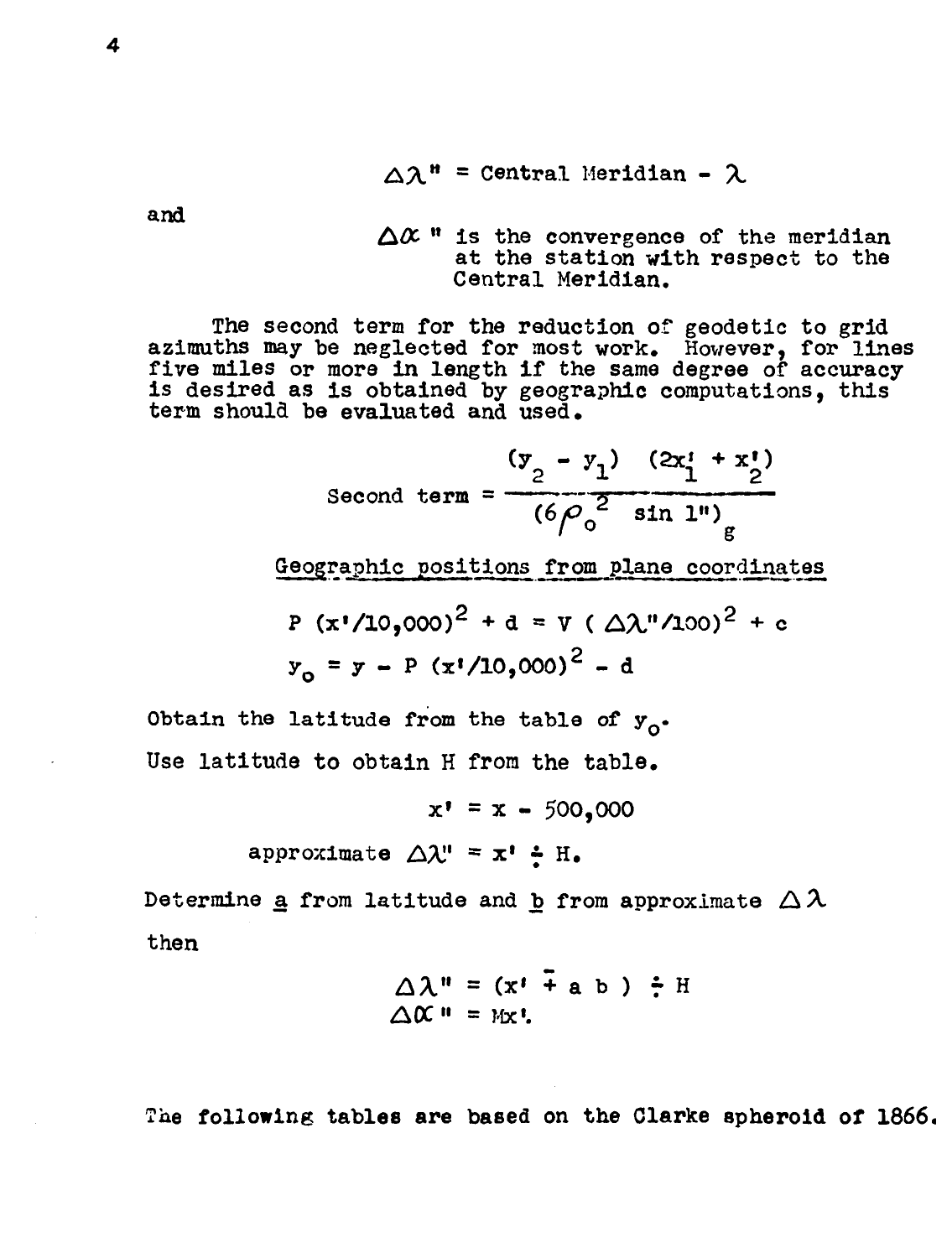#### PLANE COORDINATES ON TRANSVERSE MERCATOR PROJECTION

**DEPARTMENT OF COMMERCE** U.S. COAST AND GRODSTIC SURVEY Form No. 744b

 $\sim$   $\sim$ 

(Condensed form for calculating-machine computation)

| State $Hawaii$<br>$7$ one  | Central meridian $155°30'00.000$ |      |  |
|----------------------------|----------------------------------|------|--|
| $Kulani(HCS)$ Kahela (HCS) |                                  | ---- |  |

| Station                                               |                                                            | <u>Kujani (H.G.S.) Kahelo (H.G.S.)</u> |  |  |
|-------------------------------------------------------|------------------------------------------------------------|----------------------------------------|--|--|
| φ                                                     |                                                            | 19° 31' 24.578 19° 37' 23.477          |  |  |
| λ                                                     | 155                                                        | 18 06.262 155 59 16.911                |  |  |
|                                                       |                                                            |                                        |  |  |
|                                                       |                                                            |                                        |  |  |
| $\Delta \lambda =$ Central mer. - $\lambda$           | $+ 0^{\degree}$    $'$ 53.738 $- 0^{\degree}$ 29' 16." $7$ |                                        |  |  |
| $\Delta \lambda''$                                    | <u>+ 713.738</u>                                           | $-1756.911$                            |  |  |
| $\sqrt{\frac{\Delta \lambda''}{100}}$                 | <u>50.942 </u>                                             | 308.674                                |  |  |
| $\boldsymbol{H}$                                      | 95.653917                                                  | 95.595 105                             |  |  |
| V                                                     | 0.774938                                                   | 0.77826/                               |  |  |
| b<br>a                                                | $-0.978$ +1.816                                            | $-0.974$ + 3.112                       |  |  |
| $x'=H\cdot \Delta \lambda +ab$                        | <u>+68,270.06</u>                                          | $-167,949.06$                          |  |  |
| $V\left(\frac{\Delta\lambda''}{100}\right)^{t} \pm c$ | 39.47                                                      | 240.22                                 |  |  |
| Tabular y                                             | 250, 623.77                                                | 286,828.13                             |  |  |
| x                                                     | 568, 270.06                                                | 332,050.94                             |  |  |
| $\boldsymbol{y}$                                      | 250,663.24                                                 | 287,068.35                             |  |  |
| $\Delta \alpha$ "                                     | $+238.53$                                                  | $-590.05$                              |  |  |
| $\Delta$ $\alpha$                                     | † 0° 03' 58.5 - 0° 09' 50.0                                |                                        |  |  |
| Geod. Az. to Az. Mk.                                  | 178°01'51'2                                                | $247°$ $26'$ $52°8$                    |  |  |
| Grid Az. to Az. Mk.                                   | 77°57'53"                                                  | $247°36'$ $43"$                        |  |  |

$$
x = x' + 500,000
$$
  
\n
$$
y = \text{Tab. } y + V \left(\frac{\Delta \lambda''}{100}\right)^2 \pm c
$$
  
\n
$$
\Delta \alpha'' = \Delta \lambda'' \sin \phi + g
$$
  
\nGrid Az. = Geod. Az.  $-\Delta \alpha$ 

 $H$  and  $V =$ Tab.  $H$  and Tab.  $V$ . When  $ab$  is  $\frac{1}{+}$ , decrease  $H \cdot \Delta \lambda$  numerically. g increases  $\Delta X'$  · sin  $\phi$  numerically.

 $-$ 

T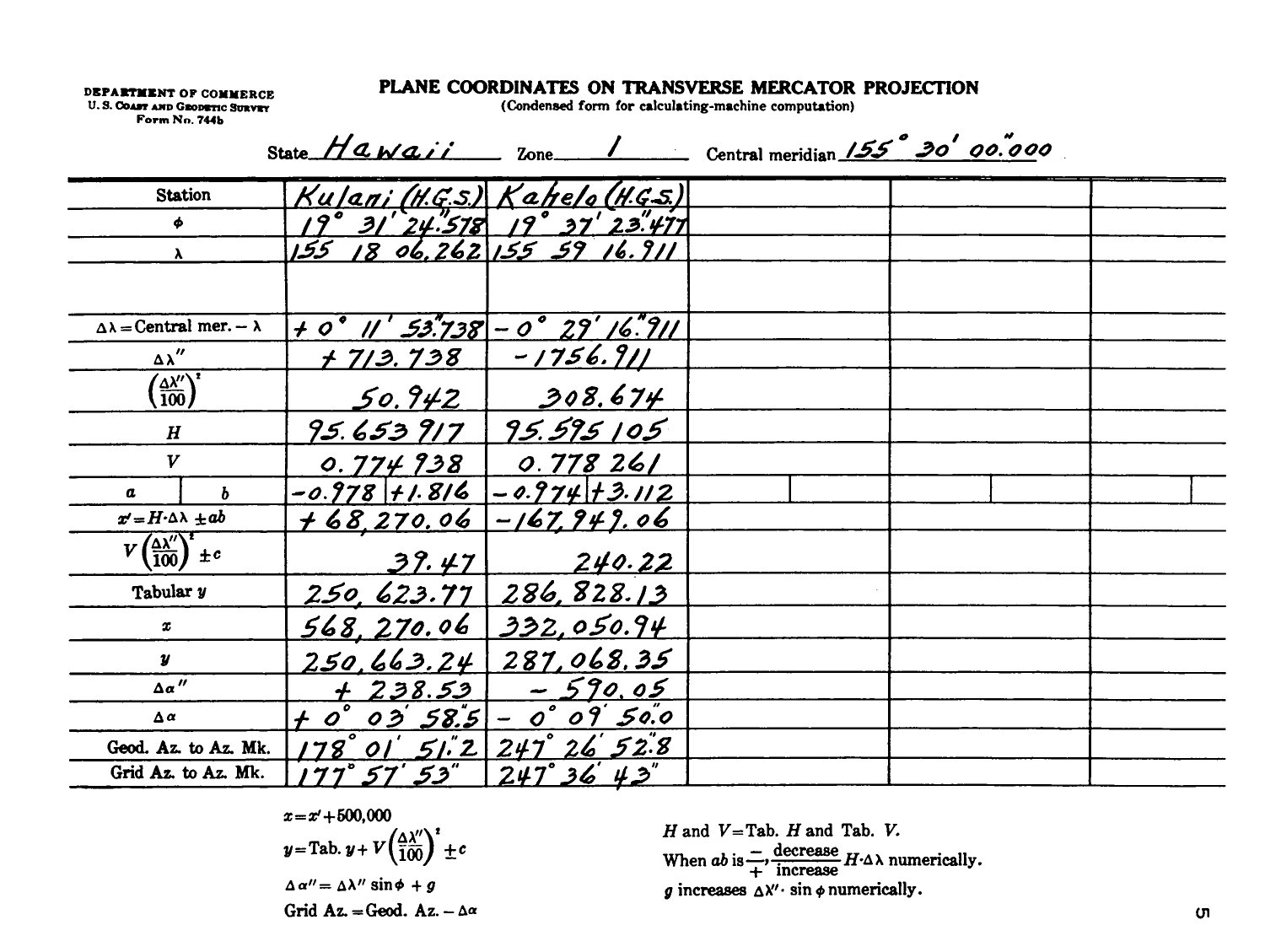#### GEODETIC POSITIONS FROM TRANSVERSE MERCATOR COORDINATES (CALCULATING MACHINE COMPUTATION)

| <b>Station</b>        | Kulani (H.G.S.)          |                                          |                  |                  |               |
|-----------------------|--------------------------|------------------------------------------|------------------|------------------|---------------|
| X                     | 568,270.06               | Y                                        |                  |                  | 250,663.24    |
| C                     | 500,000.00               | $P(\frac{1}{10,000})^2 + d$              |                  |                  | 39.47         |
| $\mathbf{x}^{\prime}$ | $+68,270.06$             | Y.                                       |                  |                  | 250,623.77    |
| P                     | 0.84688                  | <b>Арргох.∆<math>\lambda</math>=Х'÷н</b> |                  |                  |               |
| d                     | 0.00                     | Δλ=(X' <del>T</del> ab)÷H                |                  | 13.738           |               |
| $\mathbf H$           | 95.653917                | Δλ                                       | 0                |                  | <u>53.738</u> |
| ь<br>a                | 0.978<br><u>+ 1. 817</u> | Central Meridian                         | 155              | 30 <sup>7</sup>  | 00.000        |
| φ                     | <u>24.578</u><br>Э.      | $\lambda = C.M. - \Delta \lambda$        | ڭگا              | /8'              | 06.262        |
| <b>Station</b>        | Kahelo (H.G.S.)          |                                          |                  |                  |               |
| X                     | <u>332.050.94</u>        |                                          |                  |                  | 287.068.35    |
| C                     | <u>500,000.00</u>        | $P(\frac{1}{10,000})^2 + d$              |                  |                  | 240.21        |
| $\mathbf{x}^{\prime}$ | 67.949.06                |                                          |                  |                  | 286,828.14    |
| P                     | 0.85158                  | Αρριακ.Δλ=Χ'÷Η                           |                  | 1757             |               |
| d                     | $+ 0.01$                 | Δλ=(X'∓ ab)÷H                            |                  | <u>-1756.911</u> |               |
|                       | 95.595105                | Δλ                                       | $\boldsymbol{o}$ | 27               | <u>16.911</u> |
| н                     | - 0.974                  | <b>Central Meridian</b>                  |                  | 30               | 00.000        |
| a<br>ь                |                          |                                          |                  |                  | 16.911        |

| - - - |   |                                           |
|-------|---|-------------------------------------------|
| ^     |   |                                           |
|       |   | $P(\frac{1}{10,000})^2 + d$               |
| امہ   |   |                                           |
|       |   |                                           |
|       |   | $\sqrt{\Delta\lambda} = (X' + ab) \div H$ |
| н     |   | Δλ                                        |
| о     |   | Central Meridian                          |
|       | u | $\lambda = C.M. - \Delta \lambda$<br>n    |

**Station** 

| С      |                   | $P(\frac{1}{10,000})^2 + d$                                             |           |
|--------|-------------------|-------------------------------------------------------------------------|-----------|
| امە    |                   |                                                                         |           |
| D      |                   |                                                                         |           |
|        |                   | $\sqrt{\Delta\lambda=(X+\alpha b)+H}$<br>$\Delta\lambda=(X+\alpha b)+H$ |           |
|        |                   | Δλ                                                                      |           |
| b<br>α |                   | Central Meridian                                                        |           |
|        | $\bullet \bullet$ | $\lambda = C.M. - \Delta \lambda$<br>__                                 | $\bullet$ |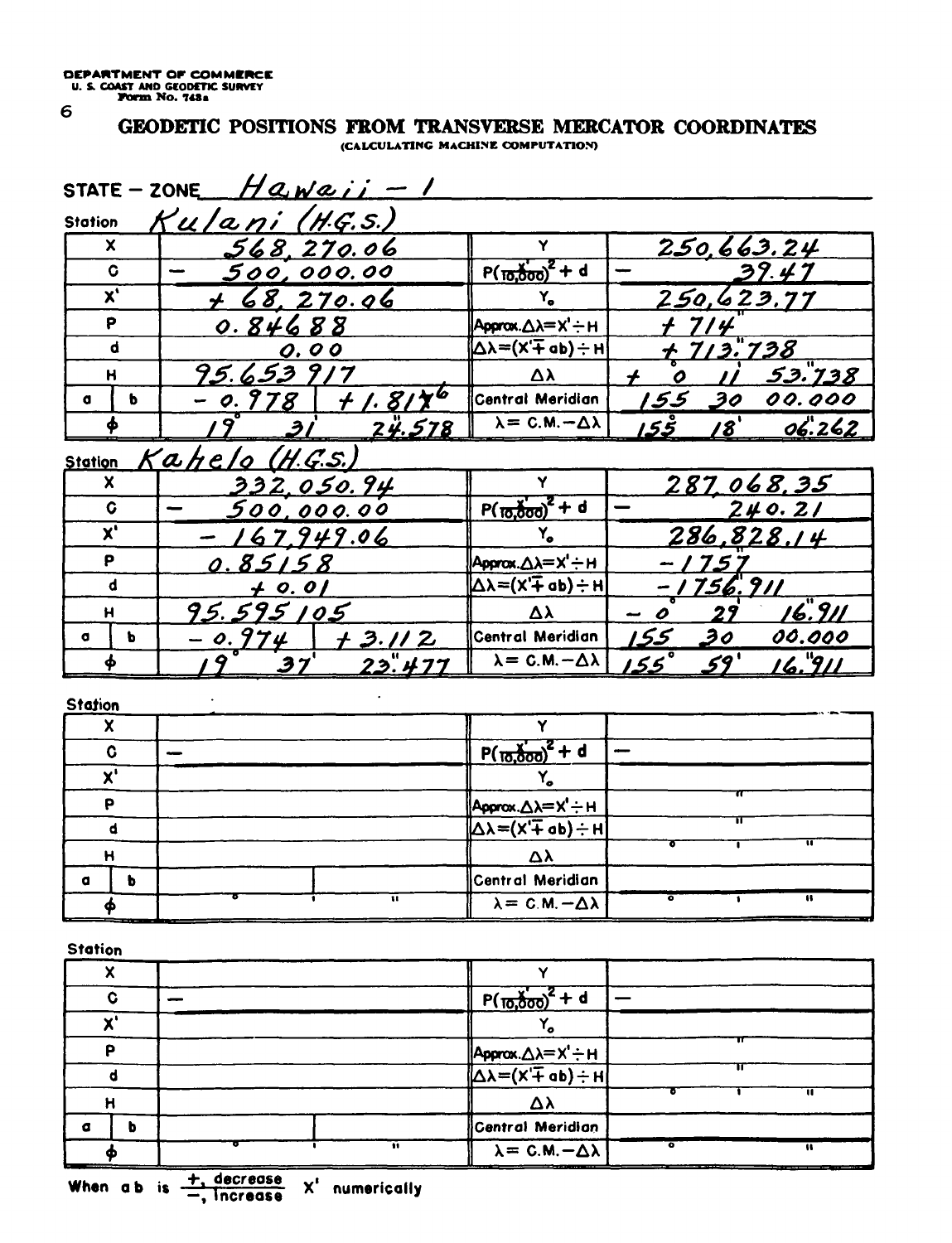#### TRANSVERSE MERCATOR PROJECTION HAWAIIAN ISLANDS

|                                              | Zone               |                                       |
|----------------------------------------------|--------------------|---------------------------------------|
|                                              | 1                  | 2                                     |
| Constant                                     | Hawaii             | Maui<br>Lanai<br>Molokai<br>Kahoolawe |
| C                                            | 500,000.00 ft.     | 500,000.00 ft.                        |
| Central Meridian                             | 155°30'00"00       | 156°40'00'00                          |
| Scale reduction<br>along<br>central meridian | 1:30,000           | 1:30,000                              |
| 6 <sup>1</sup><br>sin 1<br>g                 | $-10$<br>0.7892x10 | $-10$<br>0.7891x10                    |

Constants

|                                              | Zone              |                   |                   |  |  |  |
|----------------------------------------------|-------------------|-------------------|-------------------|--|--|--|
| Constant                                     | 0ahu              | 4<br>Kauai        | Niihau            |  |  |  |
| C                                            | 500,000.00 ft.    | 500,000.00 ft.    | 500,000.00 ft.    |  |  |  |
| Central Meridian                             | 158°00'00"00      | 159°30'00'00      | 160°10'00"00      |  |  |  |
| Scale reduction<br>along<br>central meridian | 1:100,000         | 1:100,000         | None              |  |  |  |
| $16 \rho^2$<br>$\sin 1$ "/<br>g              | $0.7890x10^{-10}$ | $0.7889x10^{-10}$ | $0.7889x10^{-10}$ |  |  |  |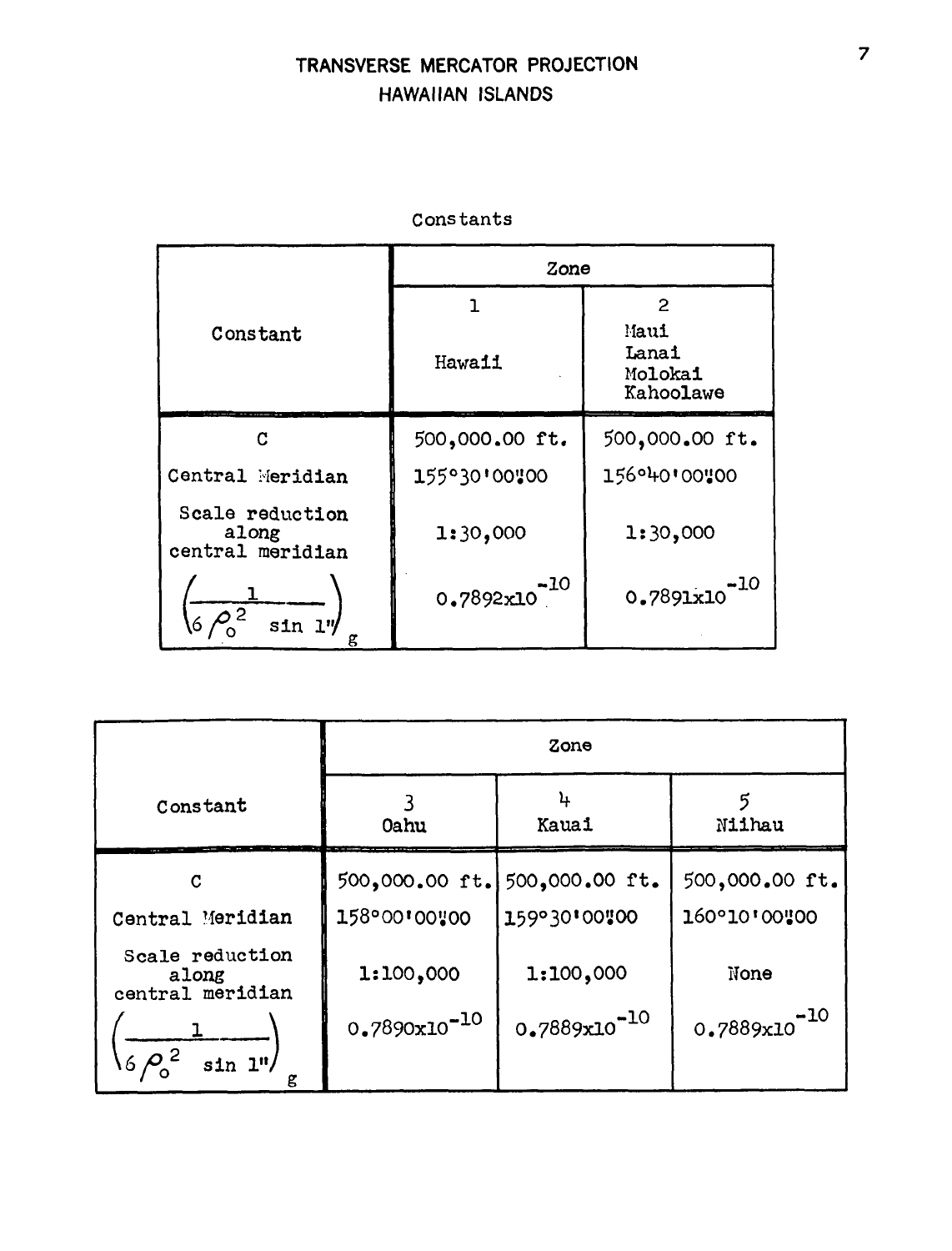## *8* TRANSVERSE MERCATOR PROJECTION HAWAIIAN ISLANDS ZONE 1

|                            |                                        |                                 |                                                    |                                                                                                        | TRANSVERSE MERCATOR PROJECTION<br><b>HAWAIIAN ISLANDS</b><br>ZONE 1<br><b>Table I</b>     |                                                |                                                                                    |                                                                                                  |  |
|----------------------------|----------------------------------------|---------------------------------|----------------------------------------------------|--------------------------------------------------------------------------------------------------------|-------------------------------------------------------------------------------------------|------------------------------------------------|------------------------------------------------------------------------------------|--------------------------------------------------------------------------------------------------|--|
|                            | Lat.                                   |                                 | y.<br>feet                                         | $\Delta$ y <sub>o</sub> per<br>second                                                                  | $\mathsf{H}$                                                                              | $\Delta$ H per<br>second                       | V                                                                                  | $\Delta V$ per<br>а<br>second                                                                    |  |
| 18<br>18<br>18<br>18<br>18 | - 50<br>51<br>52<br>53<br>$5^{\circ}$  | 6<br>12<br>18<br>24             | 0.00<br>052.08<br>104.18<br>156.28<br>208.40       | 100.868<br>0 <sub>0</sub><br>100.868<br>33<br>100.868<br>33<br>100.868<br>- 67<br>100.868<br>83        | 96.053<br>137<br>96.043<br>659<br>96.034<br>174<br>96.024<br>680<br>96.015<br>179         | 157.97<br>158.08<br>158.23<br>158.35<br>158,50 | .751<br>681<br>.752<br>24 A<br>.752<br>815<br>753<br>381<br>.753<br>947            | 9.45<br>-1.000<br>9.45<br>-.999<br>9.43<br>$-0.999$<br>9.43<br>$-0.998$<br>9.43<br>$-0.998$      |  |
| 18<br>18<br>18<br>18<br>18 | 55<br>56<br>57<br>58<br>59             | 30<br>36<br>42<br>48<br>54      | 260.53<br>312.66<br>364,81<br>416.97<br>469.14     | 100.868<br>83<br>100.869<br>17<br>100,869<br>33<br>100.869<br>- 50<br>100.869<br>67                    | 96.005<br>669<br>95.996<br>151<br>95.986<br>626<br>95.977<br>091<br>95.967<br>549         | 158.63<br>158.75<br>158.92<br>159.03<br>159.17 | .754<br>513<br>.755<br>078<br>.755<br>643<br>.756<br>309<br>.756<br>773<br>╭       | 9.42<br>$-0.997$<br>9.42<br>$-0.997$<br>9.45<br>$-0.997$<br>9.40<br>$-0.996$<br>9.42<br>$-0.995$ |  |
| 19<br>19<br>19<br>19<br>19 | 00<br>01<br>o s<br>03<br>0.4           | 60<br>66<br>72<br>78<br>84      | 521.32<br>573.51<br>625.72<br>677.93<br>730.16     | 100.869<br>83<br>100.870<br>17<br>100.870<br>17<br>50<br>100.870<br>100,870<br>50                      | 95.957<br>999<br>95.948<br>441<br>95.938<br>874<br>95.929<br>300<br>717<br>95.919         | 159.30<br>159.45<br>159.57<br>159.72<br>159.85 | .757<br>338<br>.757<br>902<br>758<br>466<br>759<br>030<br>.759<br>593              | $-0.994$<br>9.40<br>$-1994$<br>9.40<br>9.40<br>-.993<br>9.38<br>-.993<br>9.40<br>-.993           |  |
| 19<br>19<br>19<br>19<br>19 | 0 <sup>5</sup><br>06<br>07<br>08<br>09 | 90<br>96<br>102<br>108<br>114   | 782.39<br>834.64<br>886.90<br>939.17<br>991.45     | 100.870<br>83<br>100.871<br>o o<br>100.871<br>17<br>100.871<br>33<br>50<br>100.871                     | 95.910<br>126<br>95.900<br>528<br>95.890<br>921<br>95.881<br>306<br>95.871<br>683         | 159.97<br>160.12<br>160.25<br>160.38<br>160.52 | 760<br>157<br>760<br>719<br>761<br><b>S8S</b><br>761<br>845<br>.762<br>407         | 9.37<br>-.992<br>9.38<br>$-0.992$<br>9.38<br>$-0.991$<br>9.37<br>-.990<br>9.37<br>-.990          |  |
| 19<br>19<br>19<br>19<br>19 | 10<br>11<br>12<br>13<br>1.4            | 121<br>127<br>133<br>139<br>145 | 043.74<br>096.04<br>148.36<br>200.68<br>253.02     | 100,871<br>67<br>100.872<br>00<br>100.872<br>0 <sub>0</sub><br>100.872<br>33<br>100.872<br>50          | 95.862<br>052<br>95.852<br>413<br>766<br>95.842<br>95.833<br>111<br>95.823<br>447         | 160.65<br>160,78<br>160.92<br>161,07<br>161,18 | 762<br>969<br>763<br>531<br>764<br>092<br>764<br>653<br>765<br>214                 | -.989<br>9.37<br>9.35<br>-.989<br>9.35<br>$-0.988$<br>9.35<br>$-.987$<br>9.35<br>$-0.987$        |  |
| 19<br>19<br>19<br>19<br>19 | 15<br>16<br>17<br>18<br>-19            | 151<br>157<br>163<br>169<br>175 | 305.37<br>357.73<br>410.09<br>462.48<br>514.87     | 100.872<br>67<br>100.872<br>67<br>100.873<br>17<br>17<br>100.873<br>100.873 33                         | 95.813<br>776<br>096<br>95.804<br>95.794<br>409<br>95.784<br>713<br>95.775<br>009         | 161.33<br>161.45<br>161.60<br>161.73<br>161.87 | 765<br>775<br>756<br>335<br>766<br>895<br>767<br>455<br>.768<br>015                | 9.33<br>-.986<br>9.33<br>$-0.986$<br>9.33<br>-.985<br>9.33<br>$-0.985$<br>9.32<br>$-0.984$       |  |
| 19<br>19<br>19<br>19<br>19 | 20<br>21<br>22<br>23<br>24             | 181<br>187<br>193<br>199<br>205 | 567.27<br>619.68<br>672.11<br>724.55<br>777.00     | 100.873<br>50<br>100.873<br>83<br>100.874<br>00<br>17<br>100.874<br>100.874<br>33                      | 95.765<br>297<br>95.755<br>578<br>95.745<br>849<br>95.736<br>113<br>95.726<br>369         | 161.98<br>162.15<br>162.27<br>162.40<br>162.53 | 768<br>574<br>769<br>133<br>.769<br>692<br>.770<br>251<br>.770<br>809              | 9.32<br>-.983<br>9.32<br>$-.983$<br>9,32<br>-.982<br>9.30<br>$-.982$<br>9.30<br>-.981            |  |
| 19<br>19<br>19<br>19<br>19 | 25<br>26<br>27<br>38<br>29             | 211<br>217<br>223<br>229<br>236 | 829.46<br>881.93<br>934.41<br>986.90<br>0.39.40    | 100.874<br>50<br>100.874<br>67<br>100.874<br>83<br>100.875<br>0 <sub>0</sub><br>100.B75<br>33          | 95.716<br>617<br>95.706<br>857<br>95.697<br>0.88<br>95.687<br>312<br><b>95.677</b><br>528 | 162.67<br>162.82<br>162.93<br>163.07<br>163.20 | 771<br>367<br>771<br>925<br>772<br>483<br>.773<br>040<br>. 773<br>597              | 9.30<br>-.980<br>$-0.980$<br>9.30<br>9.28<br>-.979<br>9.28<br>$-0.979$<br>9.28<br>- , 979        |  |
| 19<br>19<br>19<br>19<br>19 | 30<br>31<br>32<br>33<br>34             | 242<br>248<br>254<br>260<br>266 | 091.92<br>144.45<br>196.98<br>249.53<br>302.09     | 100.875<br>50<br>50<br>100.875<br>100.875<br>83<br>100.876<br>$\mathbf{o} \mathbf{o}$<br>100.876<br>33 | 95.667<br>736<br>95.657<br>935<br>95.648<br>126<br>95.638<br>310<br>95.628<br>485         | 163.35<br>163.48<br>163.60<br>163.75<br>163.88 | 774 154<br>774<br>710<br>.775<br>266<br>.775 822<br>.776<br>378                    | 9.27<br>$-.978$<br>$-0.978$<br>9.27<br>9.27<br>$-0.977$<br>-.977<br>9.27<br>9.27<br>$-0.976$     |  |
| 19<br>19<br>19<br>19<br>19 | 3 S<br>36<br>37<br>38<br>39            | 272<br>278<br>284<br>29O        | 354.67<br>407.25<br>459.84<br>512.45<br>296 565.07 | 100.876<br>33<br>100.876<br>50<br>100.876<br>83<br>100.877<br>0 <sub>0</sub><br>100.877<br>$\bf{o}$    | 95.618<br>652<br>95.608<br>811<br>95.598<br>962<br>95.589<br>105<br>95.579<br>240         | 164.02<br>164.15<br>164,28<br>164.42<br>164.57 | .776<br>934<br>777<br>489<br>77 B<br>044<br>.778<br>598<br>.779 153                | 9.25<br>-.975<br>9.25<br>- . 975<br>9.23<br>$-0.974$<br>9.25<br>$-0.974$<br>9.23<br>- . 973      |  |
| 19<br>19<br>19<br>19<br>19 | 40<br>41<br>42<br>43<br>44             | 302<br>308<br>314<br>320<br>326 | 617.69<br>670.33<br>722.98<br>775.64<br>828.32     | 100.877<br>33<br>100.877<br>5 O<br>100.877<br>67<br>100.878<br>00<br>100.878<br>00                     | 95.569<br>366<br>95.559<br>485<br>95.549<br>596<br>95.539<br>699<br>95.529<br>794         | 164.68<br>164.82<br>164.95<br>165.08<br>165.23 | 779<br>707<br>$\bullet$<br>780<br>261<br>815<br>.780<br>.781<br>368<br>921<br>.781 | 9,23<br>-.973<br>9.23<br>-.972<br>9.22<br>- . 971<br>9.22<br>-.971<br>9.22<br>$-0.970$           |  |
| 19<br>19<br>19<br>19<br>19 | 45<br>46<br>47<br>48<br>49             | 332<br>338<br>344<br>351<br>357 | 881,00<br>933.70<br>986.41<br>039.13<br>091.86     | 100.878<br>33<br>100.878<br>50<br>100.878<br>67<br>83<br>100.878<br>100.879<br>00                      | 95.519<br>880<br>95.509<br>959<br>95.500 029<br>95.490 091<br>95.480 146                  | 165.35<br>165.50<br>165.63<br>165.75<br>165.88 | 474<br>.782<br>753<br>027<br>578<br>783<br>.784 131<br>784<br>683                  | 9.22<br>$\ddotsc$<br>9.18<br>-.969<br>9.22<br>-.969<br>9.20<br>-.968<br>9.18<br>-.967            |  |
| 19                         | 50                                     | 363                             | 144.60                                             |                                                                                                        | 95.470 193                                                                                |                                                | .785 234                                                                           | $-0.967$                                                                                         |  |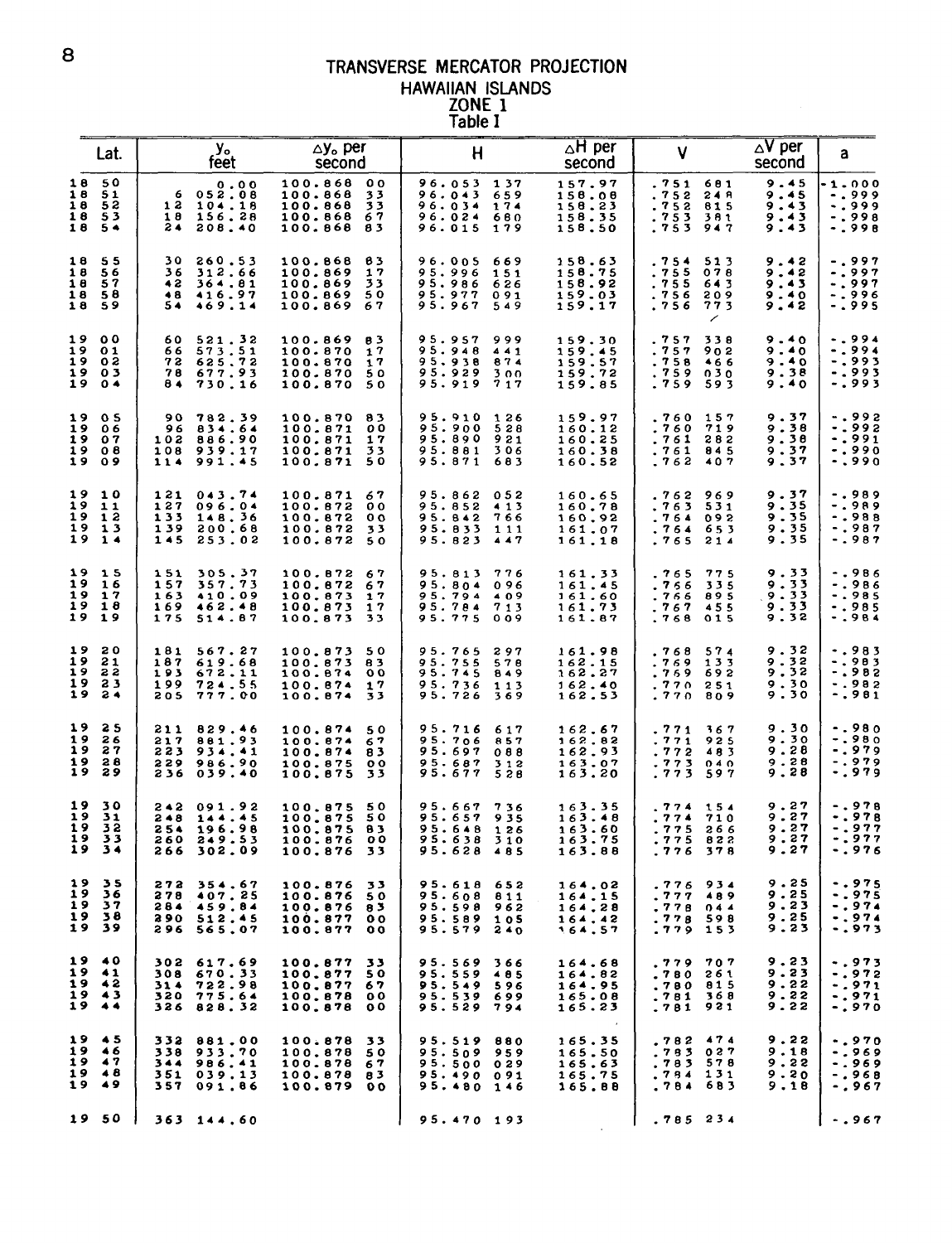## TRANSVERSE MERCATOR PROJECTION HAWAIIAN ISLANDS<br>
ZONE 1<br>
Table I

|    | Lat.                                               | y.<br>feet                                                                        | $\Delta$ y <sub>o</sub> per<br>second                                             | H                                                                                  | $\Delta$ H per<br>V<br>second                                                                                                   | $\Delta V$ per<br>a<br>second                                                                  |
|----|----------------------------------------------------|-----------------------------------------------------------------------------------|-----------------------------------------------------------------------------------|------------------------------------------------------------------------------------|---------------------------------------------------------------------------------------------------------------------------------|------------------------------------------------------------------------------------------------|
|    | 19 50<br>19.51<br>19, 52<br>19, 53<br>19.54        | 363<br>144.60<br>197.35<br>369<br>250.12<br>375<br>302.89<br>381<br>355.68<br>387 | 100.879<br>17<br>100.879<br>50<br>100.879<br>50<br>100.879<br>83<br>100.660<br>00 | 95.470 193<br>95.460Z31<br>95.450<br>261<br>95.440<br>283<br>95.430 298            | 166.03<br>234<br>.785<br>.785<br>166.17<br>785<br>166.30<br>.786<br>336<br>166.42<br>.786<br>887<br>166.58<br>.787<br>437       | $-1967$<br>9.18<br>$-7966$<br>9.18<br>$-1966$<br>9.18<br>$-0.965$<br>9.17<br>$-0.965$<br>9.18  |
| 19 | 1955<br>-56<br>19,57<br>1958<br>19.59              | 393 408.48<br>461.29<br>399<br>514.12<br>405<br>566.95<br>411<br>619.79<br>417    | 100.880<br>17<br>100.880<br>50<br>100.880<br>50<br>100.880<br>67<br>100.881<br>00 | 95.420<br>303<br>95.410<br>301<br>95,400<br>291<br>95.390<br>273<br>95.380 248     | 166.70<br>.787<br><b>988</b><br>166.83<br>.768<br>538<br>166.97<br>.789<br>087<br>167.08<br>637<br>.789<br>167.25<br>$.790$ 186 | $-1964$<br>9.17<br>$-1964$<br>9.15<br>$-0.963$<br>9.17<br>$-0.962$<br>9.15<br>$-0.962$<br>9.15 |
|    | 20 00<br>2001<br>20 02<br>20 03<br>20 04           | 423<br>672.65<br>725.52<br>429<br>435<br>778.40<br>831.29<br>441<br>447<br>884.19 | 100.881<br>17<br>100.881<br>33<br>100.881<br>50<br>100.881<br>67<br>100.88200     | 95.370 213<br>95.360 171<br>95.350<br>121<br>95.340<br>ი63<br>95.329 996           | 167.37<br>$.790$ $735$<br>167.50<br>283<br>.791<br>167.63<br>.791<br>832<br>1.67.78<br>.792<br>380<br>167.90<br>.792 928        | $-.961$<br>9.13<br>$-0.961$<br>9.15<br>$-0.960$<br>9.13<br>$-1959$<br>9.13<br>$-2959$<br>9.12  |
| 20 | 0 <sub>5</sub><br>20 06<br>20 07<br>20 08<br>20 09 | 453<br>937.11<br>459<br>990.03<br>042.97<br>466<br>095.92<br>472<br>148.88<br>478 | 100.882<br>00<br>100.882<br>33<br>100.882<br>50<br>100.882 67<br>100.882 83       | 95.319<br>922<br>95.309<br>840<br>95.299<br>749<br>95.289<br>651<br>95.279 544     | 168.03<br>.793<br>475<br>16B.1B<br>.794<br>022<br>168.30<br>.794<br>569<br>168.45<br>.795<br>116<br>168.58<br>.795<br>662       | $-0.958$<br>9.12<br>$-1958$<br>9.12<br>$-0.957$<br>9.12<br>$-957$<br>9.10<br>$-0.956$<br>9.12  |
|    | 2010<br>2011<br>20, 12<br>20, 13<br>2014           | 201.85<br>484<br>254.83<br>490<br>496<br>307.83<br>502<br>360.83<br>413.85<br>508 | 100.883<br>00<br>100.883<br>33<br>100.883<br>33<br>100.083<br>67<br>100.883<br>83 | 95.269<br>429<br>95.259<br>307<br>95.249<br>177<br>95.239<br>0.38<br>95.22B<br>891 | 168.70<br>.796<br>209<br>168.83<br>754<br>.796<br>168.98<br>.797<br>300<br>169.12<br>797846<br>169.23<br>.798<br>391            | $-0.956$<br>9.08<br>$-0.955$<br>9.10<br>$-0.954$<br>9.10<br>$-1954$<br>9.08<br>$- 953$<br>9.08 |
|    | 20, 15<br>2016<br>20, 17<br>30, 18<br>2019         | 466.88<br>514<br>519.92<br>520<br>572.96<br>526<br>626.04<br>532<br>679.12<br>538 | 100.884<br>o o<br>100.884<br>33<br>100.884<br>33<br>100.884<br>67<br>100.884 83   | 95.218<br>737<br>95.208<br>574<br>95.198.403<br>95.188<br>224<br>95.178 038        | 169.38<br>.798936<br>169.52<br>$,799 - 480$<br>169.65<br>.800034<br>169,77<br>.800 569<br>169.92<br>$.801$ $112$                | $-953$<br>9.07<br>$-0.952$<br>9.07<br>$-0.952$<br>9.08<br>$-0.951$<br>9.05<br>$-.950$<br>9.07  |
|    | 2020                                               | 544 732.21                                                                        |                                                                                   | 95.167 843                                                                         | .801656                                                                                                                         | $-0.950$                                                                                       |

Table II

| Δλ   | b        | ΔЪ       | c         | Δλ   | Þ.         | Δb       | c        |
|------|----------|----------|-----------|------|------------|----------|----------|
| O    | 0.000    | $+0.269$ | 0.000     | 1500 | $+3.036$   | 40.054   | $-0.010$ |
| 100  | $+0.269$ | $+0.268$ | 0.000     | 1600 | $+3,090$   | $+0.025$ | $-0.011$ |
| 200  | $+0.537$ | $+0.264$ | 0.000     | 1700 | $+3.115$   | $-0.006$ | $-0.012$ |
| 300  | $+0.801$ | $+0.259$ | $-0.001$  | 1800 | $+3.109$   | -0.038   | $-0.012$ |
| 400  | +1.060   | $+0.252$ | $-0.001$  | 1900 | +3.071     | $-0.073$ | $-0.013$ |
| 500  | +1.312   | $+0.242$ | $-0.001$  | 2000 | $+2.998$   | -0.108   | $-0.013$ |
| 600  | +1.554   | $+0.232$ | $-0.002$  | 2100 | $+2.890$   | -0.146   | $-0.013$ |
| 700  | $+1.786$ | $+0.219$ | $-0.003$  | 2200 | $+2, 744$  | $-0.185$ | $-0.013$ |
| 800  | $+2.005$ | $+0.205$ | $-0.00 +$ | 2300 | +2.559     | $-0.227$ | $-0.013$ |
| 900  | $+2.210$ | $+0.189$ | $-0.00 +$ | 2400 | $+2.332$   | $-0.270$ | $-0.012$ |
| 1000 | $+2.399$ | $+0.170$ | $-0.005$  | 2500 | +2.062     | $-0.316$ | -0.011   |
| 1100 | $+2.569$ | $+0.152$ | -0.006    | 2600 | $+1.7 + 6$ | -0.362   | $-0.010$ |
| 1200 | $+2.721$ | $+0.129$ | -0.007    | 2700 | +1.384     | -0.410   | $-0.008$ |
| 1300 | +2.850   | $+0.105$ | -0.008    | 2800 | $+0.974$   | -0.461   | $-0.006$ |
| 1400 | $+2.955$ | $+0.081$ | $-0.009$  | 2900 | $+0.513$   | $-0.513$ | $-0.003$ |
| 1500 | $+3.036$ | $+0.054$ | $-0.010$  | 3000 | 0.000      |          | 0.000    |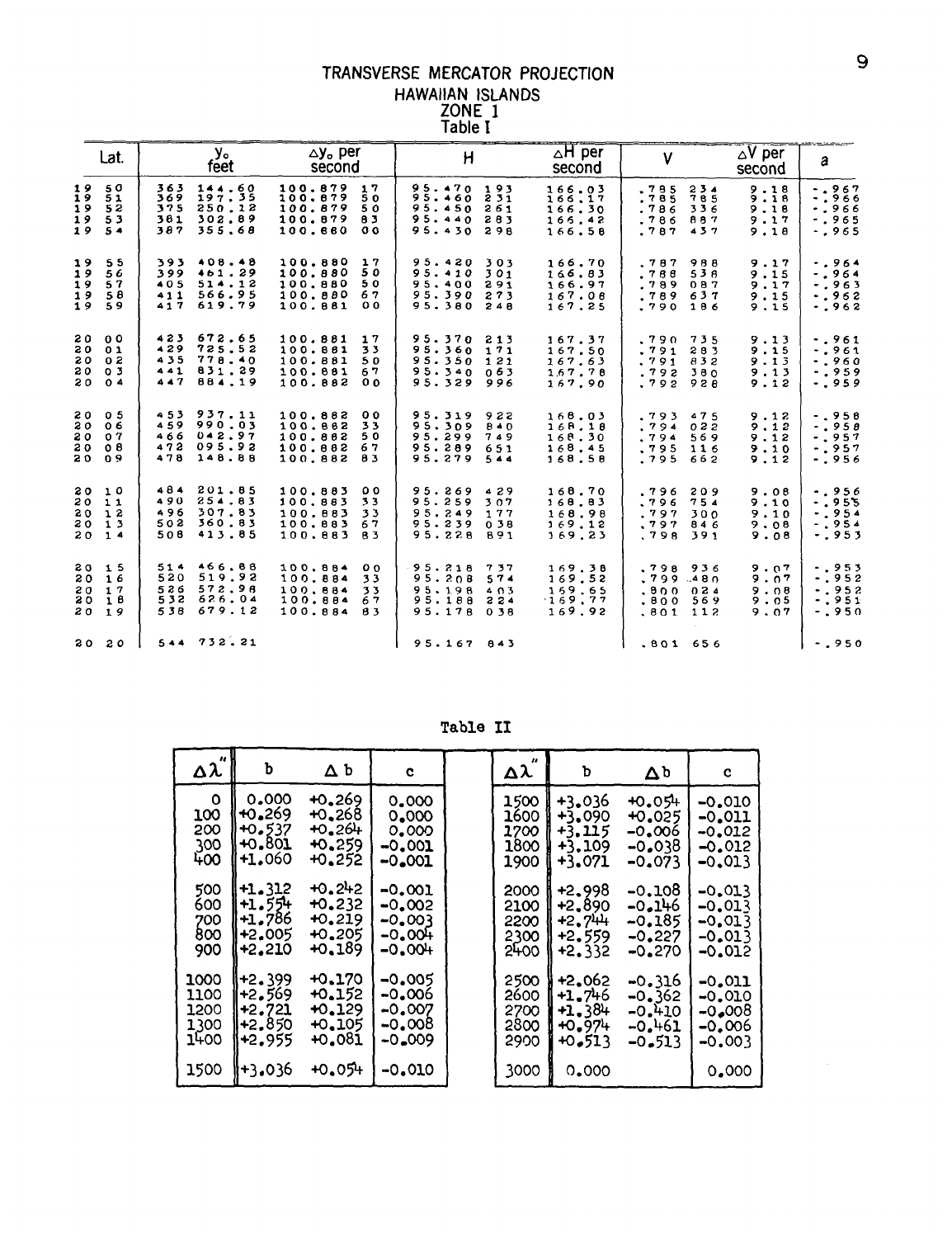#### **HAWAIIAN ISLANDS** ZONE 1

Table III

|                                               |                                                     | ΔΡ                                   |                                                                      | ΔΜ                              |
|-----------------------------------------------|-----------------------------------------------------|--------------------------------------|----------------------------------------------------------------------|---------------------------------|
| O<br>100,000<br>200,000<br>300,000<br>400,000 | 0.81464<br>0.82746<br>0.84033<br>0.85325<br>0.86621 | 1282<br>1287<br>1292<br>1296<br>1300 | 0.003 3608<br>0.003 4137<br>$0.003$ 4668<br>0.003 5201<br>0.003 5736 | 529<br>531<br>533<br>535<br>536 |
| 500,000<br>600,000                            | 0.87921<br>0.89225                                  | 1304                                 | 0.003 6272<br>0.0036810                                              | 538                             |

Table IV

| x'      | đ       |
|---------|---------|
| O       | 0.00    |
| 50,000  | 0.00    |
| 100,000 | +0.01   |
| 150,000 | $+0.01$ |
| 200,000 | $+0.01$ |
| 250,000 | +0.01   |
| 300,000 | 0.00    |

#### Table V

 $g^{tt}$ 

|     | 1000" | 2000"   | 3000"   |
|-----|-------|---------|---------|
| 18° | 0.00  | $+0.02$ | $+0.06$ |
| 19  | 0.00  | $+0.02$ | $+0.06$ |
| 20  | 0.00  | $+0.02$ | $+0.06$ |
| 21  | 0.00  | $+0.02$ | +0.07   |

### 

|                                                 |                                                                                          | pcate                                               | <b>IACTORS</b>                                                                     |                                                     |                                                                                          |
|-------------------------------------------------|------------------------------------------------------------------------------------------|-----------------------------------------------------|------------------------------------------------------------------------------------|-----------------------------------------------------|------------------------------------------------------------------------------------------|
| $\mathbf{x}^{\prime}$                           |                                                                                          | <u>x'</u>                                           |                                                                                    | x'                                                  |                                                                                          |
| O<br>5,000<br>10,000<br>15,000<br>20,000        | <b>667</b><br>0.9999<br>667<br>0.9999<br>668<br>0.9999<br>669<br>0.9999<br>671<br>0.9999 | 100,000<br>105,000<br>110,000<br>115,000<br>120,000 | 781<br>0.9999<br>793<br>0.9999<br>806<br>0.9999<br>818<br>0.9999<br>832<br>0.9999  | 200,000<br>205,000<br>210,000<br>215,000<br>220,000 | <b>126</b><br>1,0000<br>149<br>1.0000<br>173<br>1,0000<br>197<br>1.0000<br>222<br>1,0000 |
| 25,000<br>30,000<br>35,000<br>000,00∲<br>45,000 | 674<br>0.9999<br>677<br>0.9999<br>681<br>0.9999<br>685<br>0.9999<br>690<br>0.9999        | 125,000<br>130,000<br>135,000<br>140,000<br>145,000 | 846<br>0.9999<br>861<br>0.9999<br>876<br>0.9999<br>8921<br>0.9999<br>908<br>0.9999 | 225,000<br>230,000<br>235,000<br>240,000<br>245,000 | 248<br>1.0000<br>274<br>1,0000<br>301<br>1.0000<br>328<br>1,0000<br>356<br>1,0000        |
| 50,000<br>55,000<br>60,000<br>65,000<br>70,000  | 695<br>0.9999<br>0.9999<br>701<br>0.9999<br>708<br>715<br>0.9999<br>723<br>0.9999        | 150,000<br>155,000<br>160,000<br>165,000<br>170,000 | 925<br>0.9999<br>942<br>0.9999<br>960<br>0.9999<br>979.<br>0.9999<br>998<br>0.9999 | 250,000<br>255,000<br>260,000<br>265,000<br>270,000 | 1.0000 384<br>413<br>1,0000<br>443<br>1.0000<br>473<br>1.0000<br>503<br>1,0000           |
| 75,000<br>80,000<br>85,000<br>90,000<br>95,000  | 0.9999 731<br>0.9999 740<br>750<br>0.9999<br>760<br>0.9999<br>0.9999<br>770              | 175,000<br>180,000<br>185,000<br>190,000<br>195,000 | 1,0000 018<br>039<br>1.0000<br>059<br>1,0000<br>081<br>1,0000<br>1,0000<br>103     | 275,000<br>280,000<br>285,000<br>290,000            | 535<br>1,0000<br>567<br>1,0000<br>599<br>1,0000<br>1.0000<br>632                         |
| 100,000                                         | 0.9999 781                                                                               | 200,000                                             | 1.0000 126                                                                         |                                                     |                                                                                          |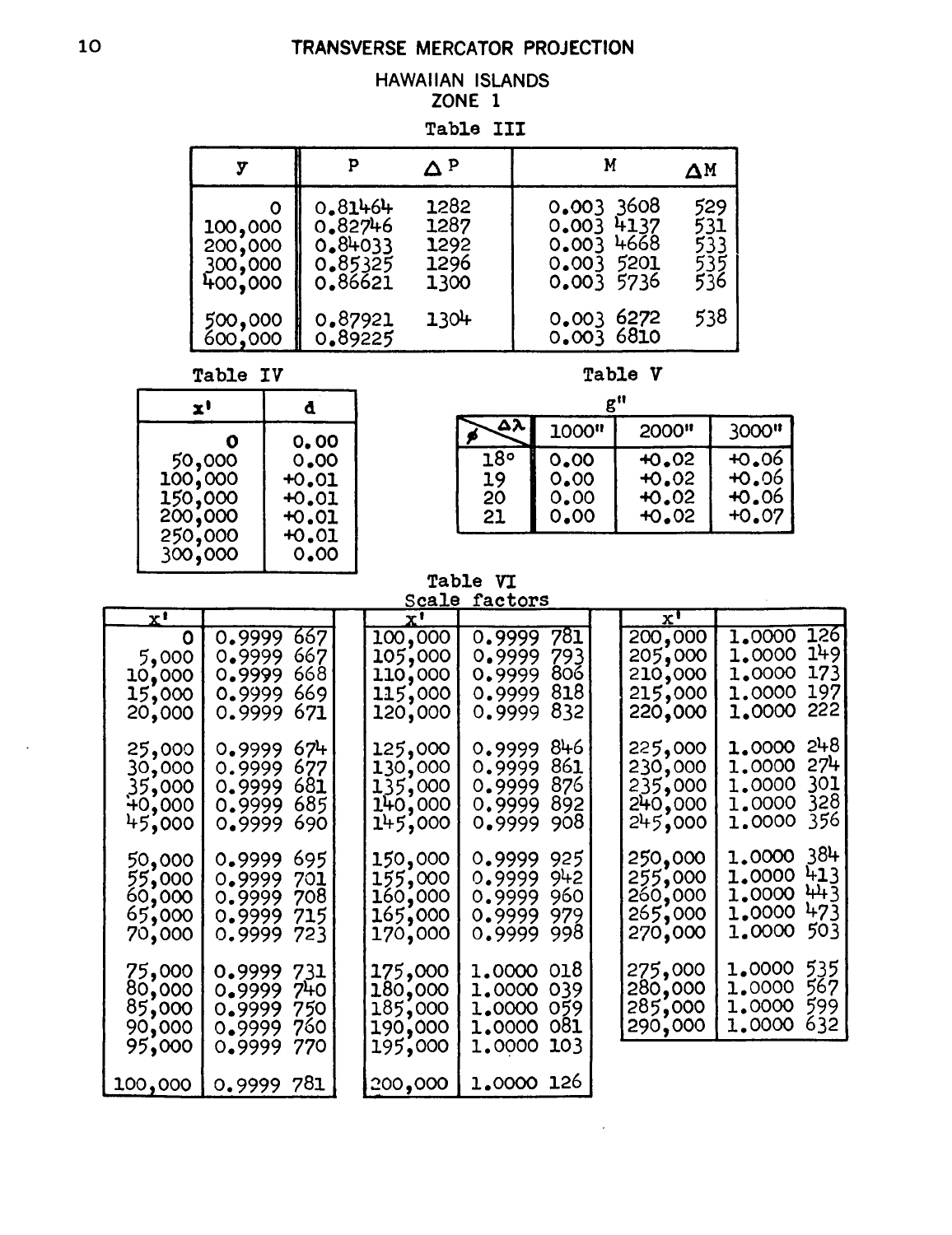## TRANSVERSE MERCATOR PROJECTION HAWAIIAN ISLANDS<br>ZONE 2<br>Table I

|                                     | Lat.                                          |                                        | y.<br>feet                                         | $\Delta$ y $_{\circ}$ per<br>second                                                                           | н                                                                                   | ∆H per<br>second                                  | v                                                                          | $\Delta V$ per<br>a<br>second                                                                    |
|-------------------------------------|-----------------------------------------------|----------------------------------------|----------------------------------------------------|---------------------------------------------------------------------------------------------------------------|-------------------------------------------------------------------------------------|---------------------------------------------------|----------------------------------------------------------------------------|--------------------------------------------------------------------------------------------------|
| 20<br><b>20</b><br>20<br>20<br>20   | 30<br>21<br>22<br>23<br>24                    | 6<br>12<br>18<br>24                    | 053:10<br>106.21<br>159.33<br>212.47               | 100.885<br>- 0 0<br>100.885<br>17<br>100.885<br>33<br>100.885<br>67<br>100.885<br>67                          | 95.167<br>843<br>95.157<br>640<br>95.147<br>429<br>95.137<br>210<br>95.126<br>984   | 170.05<br>170.18<br>170,32<br>170.43<br>170.58    | .801<br>656<br>.802<br>199<br>.803<br>742<br>.803<br>284<br>.803<br>827    | 9.05<br>$-1950$<br>$-0.949$<br>9.05<br>$-1949$<br>9.03<br>$-0.948$<br>9.N5<br>$-0.947$<br>9.03   |
| 20<br>20<br>20<br>20 D              | 25<br>26<br>27<br>28<br>20 29                 | 30<br>36<br>42<br>48<br>54             | 265.61<br>318.77<br>371.94<br>425.12<br>478.32     | 100.886<br>00<br>100.886<br>17<br>100.886<br>33<br>100.886<br>67<br>100.886<br>67                             | 95.116<br>749<br>95.106<br>505<br>95.096<br>255<br>95.085<br>996<br>95.075<br>729   | 170.73<br>170.83<br>170.98<br>171.12<br>171.25    | .804<br>369<br>911<br>.804<br>.805<br>452<br>.805<br>994<br>535<br>. 806   | $-0.947$<br>9.03<br>$-1946$<br>9.02<br>$-0.946$<br>9.03<br>$-0.945$<br>9.02<br>$-0.945$<br>9.02  |
| 20<br>20<br>30<br>20<br>20          | 30<br>31<br>32<br>33<br>34                    | 60<br>66<br>72<br>78<br>84             | 531.52<br>584.74<br>637.97<br>691,21<br>744.46     | 100.887<br>00<br>100.887<br>17<br>100.887<br>33<br>100.887<br>50<br>100.887<br>67                             | 95.065<br>454<br>95,055<br>171<br>95,044<br>880<br>95.034<br>581<br>95.024<br>274   | 171.38<br>171.52<br>171.65<br>171.78<br>171.93    | .807<br>076<br>.807<br>616<br>.808<br>156<br>697<br>. 808<br>.809 236      | $-0.944$<br>9.00<br>$-0.943$<br>9.00<br>$-0.943$<br>9.02<br>$-0.942$<br>8,98<br>$-0.942$<br>8.98 |
| 20<br>20<br>20<br>30<br>20          | 35<br>36<br>37<br>38<br>39                    | 90<br>96<br>102<br>108<br>115          | 797.72<br>851.00<br>904.29<br>957.59<br>010.90     | 100.888<br>0 <sub>0</sub><br>100.888<br>17<br>100,888<br>33<br>100.888<br>50<br>100.886<br>-67                | 95.013<br>958<br>95.003<br>635<br>94.993<br>304<br>94.982<br>965<br>94.972<br>618   | 172.05<br>172.18<br>172.32<br>172.45<br>172.58    | .809<br>775<br>.810<br>315<br>. 810<br>854<br>.811<br>392<br>930<br>. 811  | $-0.941$<br>9.00<br>8,98<br>$-0.941$<br>$-0.940$<br>8,97<br>$-0.939$<br>8.97<br>$-0.939$<br>8.98 |
| 3 O<br>20<br>20<br>20<br>2 O        | 40<br>41<br>42<br>43<br>44                    | 121<br>127<br>133<br>139<br>145        | 064.22<br>117.55<br>170.90<br>224,26<br>277,63     | 100,888<br>83<br>100.889<br>17<br>100.889<br>33<br>100.889<br>50<br>100,889<br>67                             | 94.962<br>263<br>94.951<br>899<br>94.941<br>529<br>94.931<br>149<br>94.920<br>762   | 172.73<br>172.83<br>173.00<br>173.12<br>173.25    | .812<br>-469<br>.813<br>006<br>.813<br>544<br>.814 081<br>.814<br>618      | $-1939$<br>8.95<br>$-0.938$<br>8.97<br>$-0.937$<br>8.95<br>$-0.937$<br>8,95<br>$-0.936$<br>8.95  |
| 20<br>20<br>20<br>20<br>20          | 45<br>46<br>47<br>48<br>49                    | 151<br>157<br>163<br>169<br>175        | 331.01<br>384.40<br>437.81<br>491.23<br>544.66     | 100,889<br>83<br>100.890<br>17<br>100.890<br>33<br>100.890<br>50<br>100,890<br>67                             | 94.910<br>367<br>94.899<br>964<br>94,889<br>553<br>94.879<br>133<br>94.868<br>7 ი 6 | 173.38<br>173.52<br>173.67<br>$-173.71$<br>173.92 | .815<br>155<br>.815.691<br>.816<br>- 2 2 7<br>.816<br>763<br>-817 299      | $-1935$<br>8,93<br>B.93<br>$-0.935$<br>$-0.934$<br>8,93<br>8.93<br>-.933<br>$-0.933$<br>8,92     |
| 20<br>20<br>20<br>20.<br>2 O        | 50<br>51<br>52<br>5 <sub>3</sub><br><b>54</b> | 181<br>187<br>193<br>199<br>205        | 598.10<br>651.55<br>705.02<br>758.49<br>811.98     | 100.890<br>83<br>100.891<br>17<br>100.891<br>17<br>100.891<br>50<br>100.891<br>-67                            | 94,858<br>271<br>94.847<br>828<br>94.837<br>377<br>94.826<br>918<br>94.816<br>450   | 174.05<br>174.18<br>174.32<br>174.47<br>174.58    | . 817<br>834<br>. 818<br>369<br>. 818<br>904<br>438<br>,819<br>.819<br>973 | 8.92<br>-.932<br>$-0.932$<br>8.92<br>$-0.931$<br>8,90<br>- , 931<br>8.92<br>8.88<br>-.930        |
| a o<br><b>20</b><br>20<br><b>20</b> | 55<br>56<br>57<br>58<br>20,59                 | 211<br>217<br>223<br>230<br>236        | 865.48<br>919.00<br>972,52<br>026.06<br>079.61     | 100.892<br>00<br>100, 892<br>0 <sub>0</sub><br>100,892<br>33<br>100.892<br>50<br>100.892<br>-67               | 94.805<br>975<br>94.795<br>492<br>94.795<br>001<br>94.774<br>502<br>94.763<br>994   | 174.72<br>174.85<br>174.98<br>175.13<br>175.25    | .820<br>506<br>.821<br>040<br>.821<br>573<br>.822<br>106<br>.822<br>639    | $-0.929$<br>8.90<br>8.88<br>-.929<br>$-0.928$<br>8.88<br>8.88<br>$-0.928$<br>8.88<br>-.927       |
| 21<br>21<br>21<br>21                | 00<br>01<br>02<br>03<br>21 04                 | 242<br>848<br>254<br>260<br>266        | 133.17<br>186.74<br>240.33<br>293.92<br>347.53     | 100.892<br>83<br>100.893<br>17<br>100.893<br>17<br>100.893<br>50<br>100.893 67                                | 94.753<br>479<br>94.742<br>956<br>94.732<br>425<br>94.721<br>886<br>94.711 339      | 175.38<br>175.52<br>175.65<br>175.78<br>175.92    | . 8 2 3<br>172<br>.823<br>704<br>.824<br>236<br>.824<br>768<br>.825 299    | $-0.926$<br>8,87<br>8.87<br>$-0.926$<br>$-0.926$<br>8.87<br>8.85<br>$-0.925$<br>$-0.924$<br>8,85 |
| 21<br>21<br>21<br>21<br>21          | <b>05</b><br>- 06<br>07<br>0 B<br><b>O</b> 9  | 272<br>278<br>284<br><b>290</b><br>296 | 401.15<br>454.78<br>508,43<br>562.08<br>615.75     | 100.893<br>83<br>100.894<br>17<br>100.894<br>17<br>100.894<br>50<br>100.894<br>67                             | 94,700<br>784<br>94.690<br>220<br>94,679<br>649<br>94,669<br>0.71<br>94.658<br>483  | 176.07<br>176.18<br>176.30<br>176.47<br>176.58    | .825<br>830<br>.826<br>361<br>.826<br>892<br>.827<br>4 3 2<br>827 952.     | 8.85<br>$-0.924$<br>8,85<br>$-0.923$<br>8.83<br>- 922<br>8.83<br>$-0.25$<br>9.83<br>-.921        |
| 21                                  | 21 10<br>11<br>21 12<br>2113<br>$21 \t14$     | 302<br>308<br>314<br>320               | 669.43<br>723.13<br>776.83<br>830.55<br>326 884.28 | 100.895<br>0 <sub>0</sub><br>100.895<br>00<br>100.895<br>33<br>100.895<br>-50<br>100.895<br>-67               | 94,647<br>888<br>94.637<br>2 R 6<br>94.626<br>674<br>94.616<br>055<br>94.605 429    | 176.70<br>176, 87<br>176.98<br>177.10<br>177.25   | .828.<br>-482<br>.829<br>011<br>.829<br>541<br>.830 069<br>.830<br>598     | 8.82<br>$-0.921$<br>8.83<br>-.920<br>8.80<br>- 920<br>8.82<br>-.919<br>8.82<br>- . 919           |
| 21<br>21                            | -15<br>21 16<br>17<br>21 18<br>21 19          | 332<br>338<br>3.45<br>351<br>357       | 938.02<br>991.77<br>045.53<br>099.31<br>153.10     | 100.895<br>-83<br>100.896<br>$\mathfrak{o}\,\mathfrak{o}$<br>100.896<br>33<br>50<br>100.896<br>100.896<br>-67 | 94.594<br>794<br>94.584<br>151<br>94.573<br>500<br>94.562<br>841<br>94.552<br>174   | 177.38<br>177.52<br>177.65<br>177.78<br>177.92    | 187<br>.831<br>654<br>.831<br>.832<br>183<br>710<br>.832<br>.833 237       | $-0.919$<br>8,78<br>$-0.917$<br>8.82<br>8.78<br>$-0.917$<br>8.78<br>-.916<br>8.78<br>-.915       |
| 21                                  | 20                                            | 363                                    | 206.90                                             |                                                                                                               | 94.541 499                                                                          |                                                   | .833 764                                                                   | -.915                                                                                            |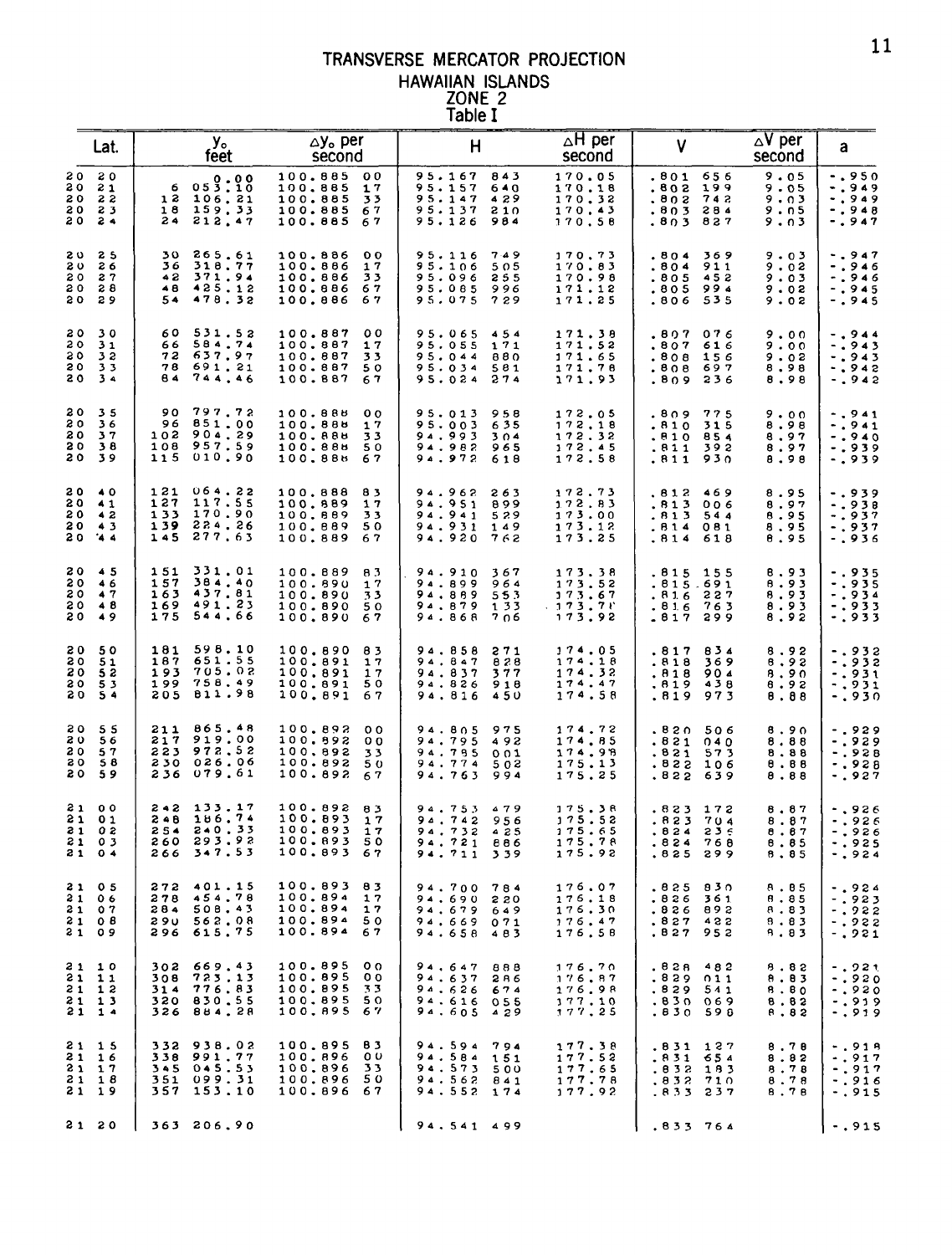#### TRANSVERSE MERCATOR PROJECTION

#### HAWAIIAN ISLANDS ZONE<sub>2</sub>

| $\Delta \lambda$ | b        | $\Delta b$ | c           | $\Delta \lambda$ | Ъ        | $\Delta$ b | c        |
|------------------|----------|------------|-------------|------------------|----------|------------|----------|
| $\mathbf{o}$     | 0,000    | 10.269     | 0.000       | 1500             | $+3.036$ | $+0.054$   | $-0.010$ |
| 100              | $+0.269$ | $+0.268$   | 0.000       | 1600             | +3.090   | $+0.025$   | -0.011   |
| 200              | $+0.537$ | 40.264     | 0.000       | 1700             | +3.115   | $-0.006$   | $-0.012$ |
| 300              | $+0.801$ | $+0.259$   | $-0.001$    | 1800             | $+3.109$ | $-0.038$   | $-0.012$ |
| 400              | +1.060   | +0.252     | -0.001      | 1900             | $+3.071$ | -0.073     | $-0.013$ |
| 500              | +1.312   | $+0.242$   | $-0.001$    | 2000             | +2.998   | $-0.108$   | $-0.013$ |
| 600              | +1.554   | $+0.232$   | -0.002      | 2100             | $+2.890$ | $-0.146$   | $-0.013$ |
| 700              | $+1.786$ | $+0.219$   | $-0.003$    | 2200             | $+2.744$ | $-0.185$   | $-0.013$ |
| 800              | $+2.005$ | $+0.205$   | $-0.00 +$   | 2300             | $+2.559$ | $-0.227$   | -0.013   |
| 900              | +2.210   | $+0.189$   | $-0.00^{+}$ | 2400             | +2.332   | $-0.270$   | $-0.012$ |
| 1000             | $+2.399$ | $+0.170$   | -0.005      | 2500             | +2.062   | -0.316     | $-0.011$ |
| 1100             | +2.569   | $+0.152$   | -0.006      | 2600             | $+1.746$ | $-0.362$   | -0.010   |
| 1200             | +2.721   | $+0.129$   | $-0.007$    | 2700             | $+1.38+$ | $-0.410$   | $-0.008$ |
| 1300             | $+2.850$ | $+0.105$   | -0.008      | 2800             | $+0.974$ | $-0.461$   | $-0.006$ |
| 1400             | +2.955   | +0.081     | $-0.009$    | 2900             | $+0.513$ | $-0.513$   | $-0.003$ |
| 1500             | +3.036   | $+0.054$   | $-0.010$    | 3000             | 0.000    |            | 0,000    |

Table II

Table III

|                                          |                                                     | ΔΡ                           |                                                                   | ΔΜ                       |
|------------------------------------------|-----------------------------------------------------|------------------------------|-------------------------------------------------------------------|--------------------------|
| 100,000<br>200,000<br>300,000<br>400,000 | 0.88503<br>0.89810<br>0.91121<br>0.92437<br>0.93758 | 1307<br>1311<br>1316<br>1321 | 0.003 6512<br>0.003 7052<br>0.003 7593<br>0.0038136<br>0.003 8680 | 540<br>541<br>543<br>544 |

Table IV

| x۱      | α            |
|---------|--------------|
| Ο       | 0,00         |
| 50,000  | 0.00         |
| 100,000 | <b>+0.01</b> |
| 150,000 | $+0.01$      |
| 200,000 | $+0.01$      |
| 250,000 | <b>+0.01</b> |
| 300,000 | 0.00         |

Table V

 $g^{\prime\prime}$ 

|     | 1000" | 2000"   | י000"   |
|-----|-------|---------|---------|
| 20° | 0.00  | 40.02   | 40.06   |
| 21  | 0.00  | $+0.02$ | $+0.07$ |
| 22  | 0.00  | $+0.02$ | +റ.07   |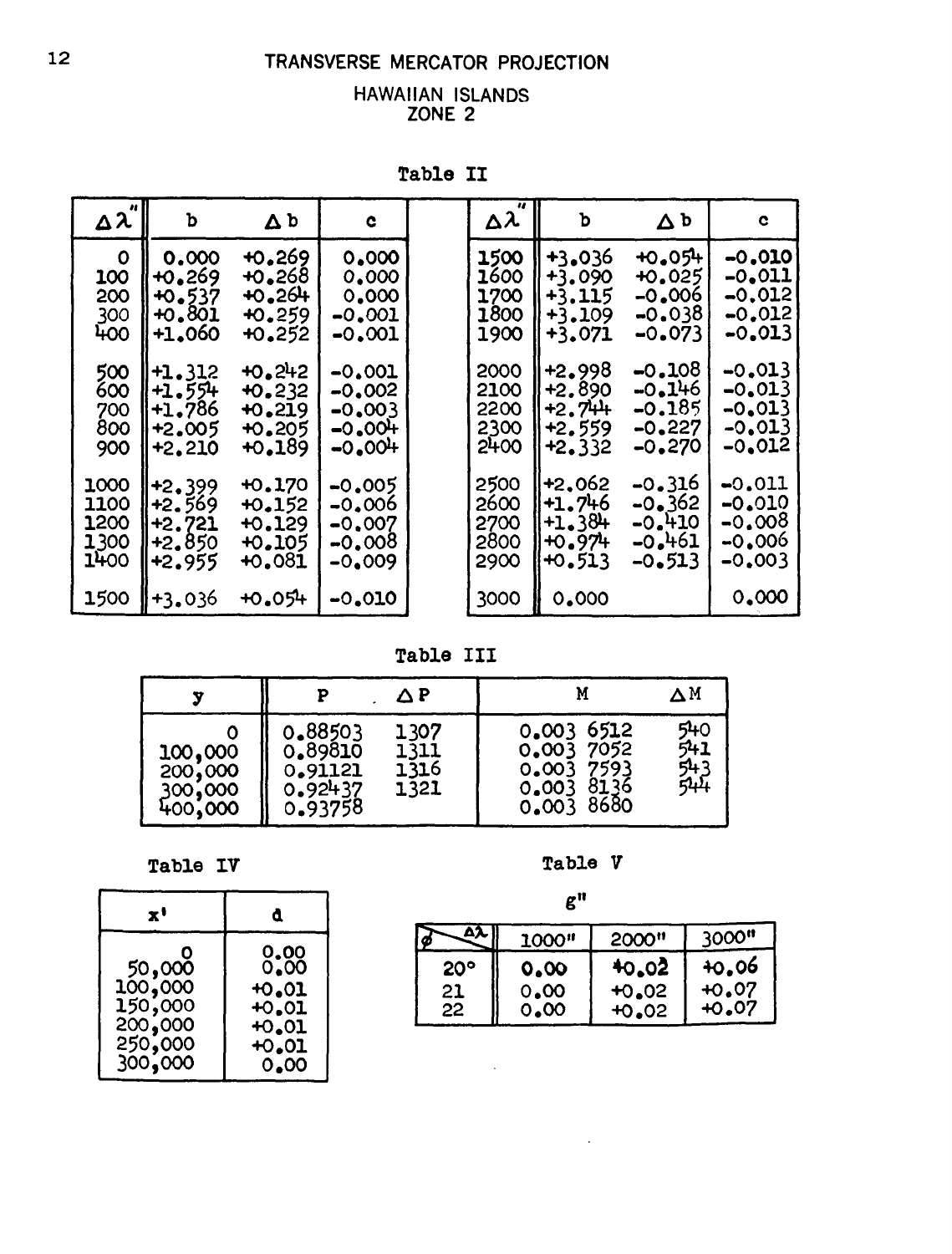#### TRANSVERSE MERCATOR PROJECTION

#### HAWAIIAN ISLANDS ZONE 2

Table VI Scale factors

| x'                                                  |                                                                                   | x'                                                  |                                                                                               |
|-----------------------------------------------------|-----------------------------------------------------------------------------------|-----------------------------------------------------|-----------------------------------------------------------------------------------------------|
| O<br>5,000<br>10,000<br>15,000<br>20,000            | 667<br>0.9999<br>667<br>0.9999<br>668<br>0.9999<br>669<br>0.9999<br>671<br>0.9999 | 150,000<br>155,000<br>160,000<br>165,000<br>170,000 | 925<br>0.9999<br>942<br>0.9999<br>0.9999<br>960<br>979<br>0.9999<br>998<br>0.9999             |
| 25,000<br>30,000<br>35,000<br>40,000<br>45,000      | 674<br>0.9999<br>677<br>0.9999<br>681<br>0.9999<br>685<br>0.9999<br>690<br>0.9999 | 175,000<br>180,000<br>185,000<br>190,000<br>195,000 | 1,0000 018<br>1,0000 039<br>1,0000 059<br>1,0000 081<br>103<br>1.0000                         |
| 50,000<br>55,000<br>60,000<br>65,000<br>70,000      | 695<br>0.9999<br>0.9999<br>701<br>0.9999<br>708<br>0.9999<br>715<br>723<br>0.9999 | 200,000<br>205,000<br>210,000<br>215,000<br>220,000 | 126<br>1.0000<br>149<br>1.0000<br>173<br>1,0000<br>1,0000<br>197<br>222<br>1.0000             |
| 75,000<br>80,000<br>85,000<br>90,000<br>95,000      | 731<br>0.9999<br>740<br>0.9999<br>0.9999<br>750<br>760<br>0.9999<br>0.9999<br>770 | 225,000<br>230,000<br>235,000<br>240,000<br>245,000 | 248<br>1,0000<br>27 <sup>1</sup><br>1.0000<br>301<br>1.0000<br>328<br>1.0000<br>356<br>1.0000 |
| 100,000<br>105,000<br>110,000<br>115,000<br>120,000 | 781<br>0.9999<br>0.9999<br>793<br>806<br>0.9999<br>818<br>0.9999<br>832<br>0.9999 | 250,000<br>255,000<br>260,000<br>265,000<br>270,000 | 384<br>1.0000<br>413<br>1.0000<br>443<br>1,0000<br>473<br>1.0000<br>503<br>1.0000             |
| 125,000<br>130,000<br>135,000<br>140,000<br>145,000 | 846<br>0.9999<br>861<br>0.9999<br>876<br>0.9999<br>892<br>0.9999<br>908<br>0.9999 | 275,000<br>280,000<br>285,000<br>290,000            | 535<br>1,0000<br>567<br>1.0000<br>599<br>1,0000<br>632<br>1,0000                              |
| 150,000                                             | 925<br>0.9999                                                                     |                                                     |                                                                                               |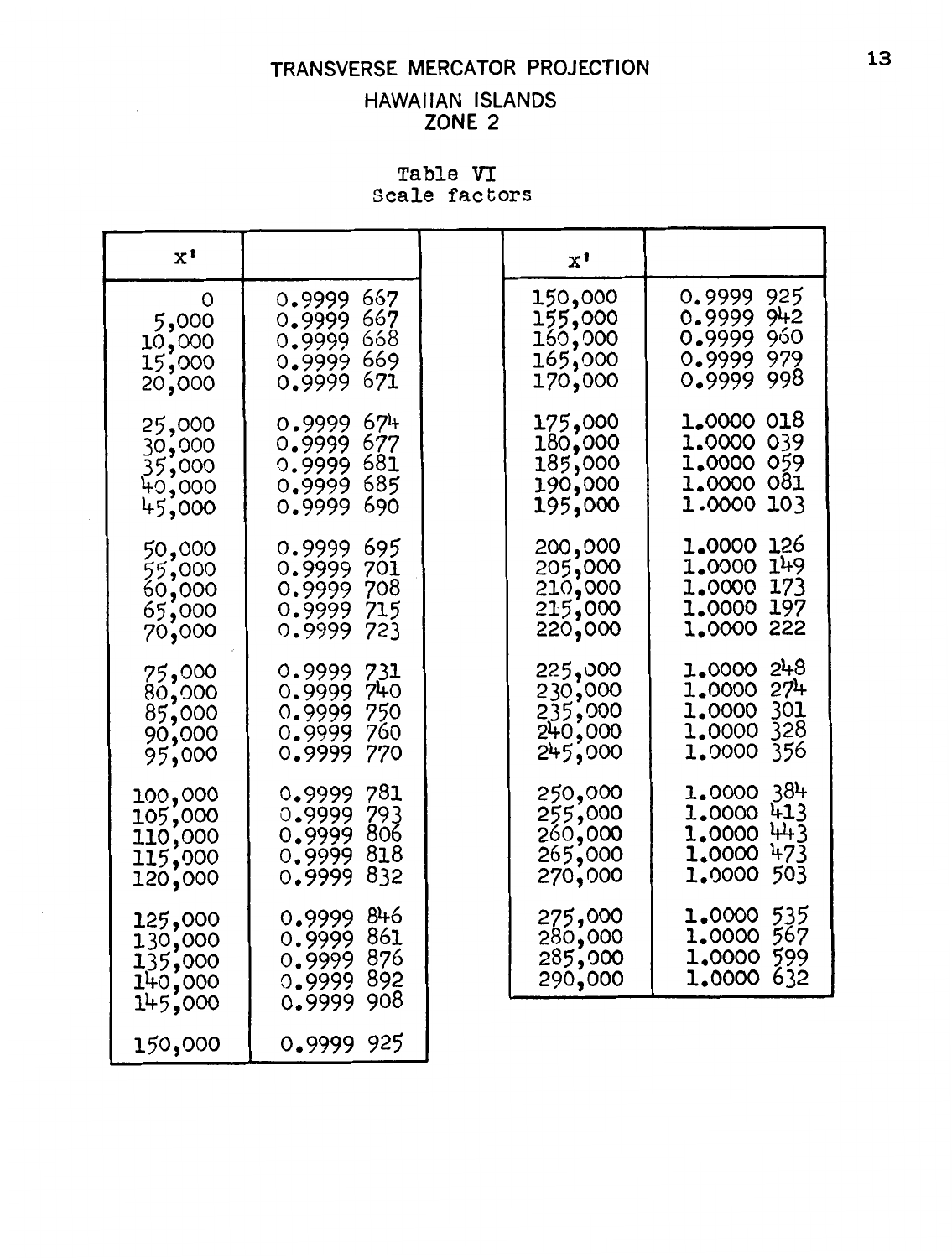## TRANSVERSE MERCATOR PROJECTION HAWAIIAN ISLANDS<br>
ZONE 3<br>
Table I

| Lat.                                          |                                 | y.<br>feet               |                                                    | $\Delta$ y <sub>o</sub> per<br>second                           |                            |  | н                                              |                                                          | $\Delta H$ per<br>second                       | v                                                                   | $\Delta V$ per<br>second                    | a                                                        |
|-----------------------------------------------|---------------------------------|--------------------------|----------------------------------------------------|-----------------------------------------------------------------|----------------------------|--|------------------------------------------------|----------------------------------------------------------|------------------------------------------------|---------------------------------------------------------------------|---------------------------------------------|----------------------------------------------------------|
| 21 10<br>21 11<br>21 12<br>21 13<br>$21 \t14$ | 6<br>12<br>18<br>24             | 053.83<br>107.68         | 0.00<br>161.54<br>215.41                           | 100.897<br>100.897<br>100.897<br>100.897<br>100.898             | 17<br>50<br>67<br>83<br>00 |  | 94.637<br>94.627<br>94.616                     | 94.648 234<br>631<br>021<br>403<br>94.605 777            | 176.72<br>176.83<br>176.97<br>177.10<br>177.23 | .828.<br>455<br>. 828<br>984<br>.829<br>513<br>.830 042<br>.830 571 | 8,82<br>8,82<br>8.82<br>8.82<br>8.80        | $-1.000$<br>$-0.999$<br>$-0.99f$<br>$-0.99F$<br>-.99A    |
| 21 15<br>21 16<br>21 17<br>21 18<br>21 19     | 30<br>36<br>42<br>48<br>54      |                          | 269.29<br>323.18<br>377.09<br>431.01<br>484.94     | 100.898<br>100.898<br>100.898<br>100.898<br>100.899             | 17<br>50<br>67<br>83<br>00 |  | 94.595<br>94.584<br>94.573<br>94.563<br>94.552 | 143<br>501<br>851<br>193<br>527                          | 177.37<br>177.50<br>177.63<br>177.77<br>177.90 | .831 099<br>.831 627<br>.832 155<br>.832 682<br>.833 210            | 8.80<br>8.80<br>8.78<br>8.80<br>8.78        | -.997<br>$-0.996$<br>$-0.996$<br>$-1995$<br>$-1994$      |
| 21 20<br>2121<br>21 22<br>2123<br>21 24       | 60<br>66<br>72<br>78<br>84      |                          | 538.88<br>592.84<br>646.80<br>700.78<br>754.78     | 100.899<br>100.899<br>100.899<br>100.900<br>100.900 00          | 33<br>33<br>67<br>00       |  | 94.541<br>94.531<br>94.520<br>94.509           | 853<br>172<br>482<br>784<br>94.499 078                   | 178.02<br>178.17<br>178.30<br>178.43<br>178.55 | .833 737<br>.834263<br>.834 790<br>.835<br>316<br>.835 842          | 8.77<br>8.78<br>8.77<br>8.77<br>8.75        | $-0.994$<br>$-0.993$<br>$-0.993$<br>$-0.992$<br>$-0.991$ |
| 21 25<br>21 26<br>21 27<br>2128<br>21 29      | 90<br>96<br>102<br>108          |                          | 808.78<br>862.79<br>916.83<br>970.86<br>115 024.91 | 100.900 17<br>100.900<br>100.900<br>100.900 83<br>100.901       | 67<br>50<br>$-1.7$         |  | 94,488<br>94.477<br>94.466<br>94,456           | 365<br>643<br>913<br>175<br>94.445 430                   | 178.70<br>178.83<br>178.97<br>179.08<br>179.23 | .836 367<br>.836 892<br>.837<br>417<br>.837 942<br>.839 466         | 8,75<br>8.75<br>8.75<br>8,73<br><b>B.75</b> | $-0.991$<br>$-0.990$<br>$-0.989$<br>$-.989$<br>$-0.988$  |
| 21, 30<br>21 31<br>2132<br>21 33<br>2134      | 121<br>127<br>133<br>139<br>145 |                          | 078.98<br>133.06<br>187.14<br>241,24<br>295.36     | 100.901 33<br>100.901<br>100.901 67<br>100.902<br>100.902       | - 33<br>- 0 0<br>- 00      |  | 94.402<br>94.391                               | 94.434 676<br>$94.423$ 915<br>$94.413$ 145<br>368<br>582 | 179.35<br>179.50<br>179.62<br>179.77<br>179.88 | .838 991<br>.839 515<br>.840 038<br>840 561<br>841 084              | 8.73<br>8,72<br>8.72<br>8.72<br>8.72        | $- 988$<br>$-0.9B7$<br>$-0.986$<br>-.9R6<br>$-2985$      |
| 2135<br>21, 36<br>21, 37<br>21, 38<br>2139    | 151<br>157<br>163<br>169<br>175 |                          | 349.48<br>403.62<br>457.77<br>511.93<br>566.11     | 100.902 33<br>100.902<br>100.902 67<br>100.903<br>100.903 17    | 50<br>00                   |  | 94.380<br>94.369<br>94.359<br>94.348<br>94.337 | 789<br>988<br>178<br>361<br>536                          | 180.02<br>180.17<br>180.28<br>180.42<br>180.55 | .841 607<br>.842 130<br>.842 652<br>.843 174<br>843 695             | 8.72<br>8.70<br>$-8.70$<br>8.68<br>8.68     | $-0.984$<br>$-0.984$<br>-.983<br>$-.982$<br>-.982        |
| 21 40<br>21 41<br>21 42<br>2143<br>21.44      | 181<br>187<br>193<br>199<br>205 |                          | 620.30<br>674.49<br>728.71<br>782,93<br>837.17     | 100.903 17<br>100.903 67<br>100.903 67<br>100.904 00<br>100.904 | 17                         |  | 94.326<br>94.315<br>94.305<br>94.294           | 703<br>861<br>012<br>155<br>94.283 290                   | 180.70<br>180.82<br>180.95<br>181.08<br>181.22 | .844216<br>.844<br>737<br>.845 25R<br>.845<br>779<br>.846.299       | 8,68<br>8.68<br>8,68<br>8.67<br>8.65        | $-0.981$<br>$-0.981$<br>$-0.980$<br>- 979<br>$-0.979$    |
| 21 45<br>21 46<br>2147<br>21 48<br>21 49      | 211<br>217                      | 223 999.95<br>230 054.23 | 891.42<br>945.68<br>236 108.53                     | 100.904<br>100.904<br>100.904<br>100.905<br>100.905 17          | 33<br>50<br>67<br>00       |  | 94.261<br>94.250<br>94.239<br>94.228           | 94.272.417<br>536<br>648<br>750<br>845                   | 181.35<br>181.47<br>181.63<br>181.75<br>181.87 | .846 818<br>.847<br>33 A<br>847 858<br>.848 376<br>848 895          | 8.67<br>8.67<br>8.63<br>8.65<br>8.65        | $-0.978$<br>$-0.977$<br>- . 977<br>$-0.976$<br>$-0.976$  |
| 21,50                                         |                                 | 242, 162.84              |                                                    |                                                                 |                            |  |                                                | 94.217 933                                               |                                                | 849414                                                              |                                             | -.975                                                    |

Table II

| $\Delta \lambda$                    | ъ                                                      | $\Delta b$                                               | c                                         | Δλ                                   | ъ                                                      | Δb                                                   | c                                         |
|-------------------------------------|--------------------------------------------------------|----------------------------------------------------------|-------------------------------------------|--------------------------------------|--------------------------------------------------------|------------------------------------------------------|-------------------------------------------|
| $\circ$<br>100<br>200<br>300<br>400 | 0.000<br>$+0.062$<br>$+0.122$<br>$+0.179$<br>$+0.231$  | $+0.062$<br>40.060<br>$+0.057$<br>$+0.052$<br>40.045     | 0.000<br>0.000<br>0.000<br>0.000<br>0.000 | 1000<br>1100<br>1200<br>1300<br>1400 | $+0.345$<br>$+0.316$<br>$+0.269$<br>$+0.201$<br>+0.113 | $-0.029$<br>$-0.047$<br>-0.068<br>-0.088<br>$-0.113$ | 0.000<br>0.000<br>0.000<br>0.000<br>0.000 |
| 500<br>600<br>700<br>800<br>900     | +0.276<br>$+0.313$<br>$+0.340$<br>$+0.356$<br>$+0.358$ | $+0.037$<br>$+0.027$<br>$+0.016$<br>$+0.002$<br>$-0.013$ | 0.000<br>0.000<br>0.000<br>0.000<br>0.000 | 1500                                 | 0.000                                                  |                                                      | 0.000                                     |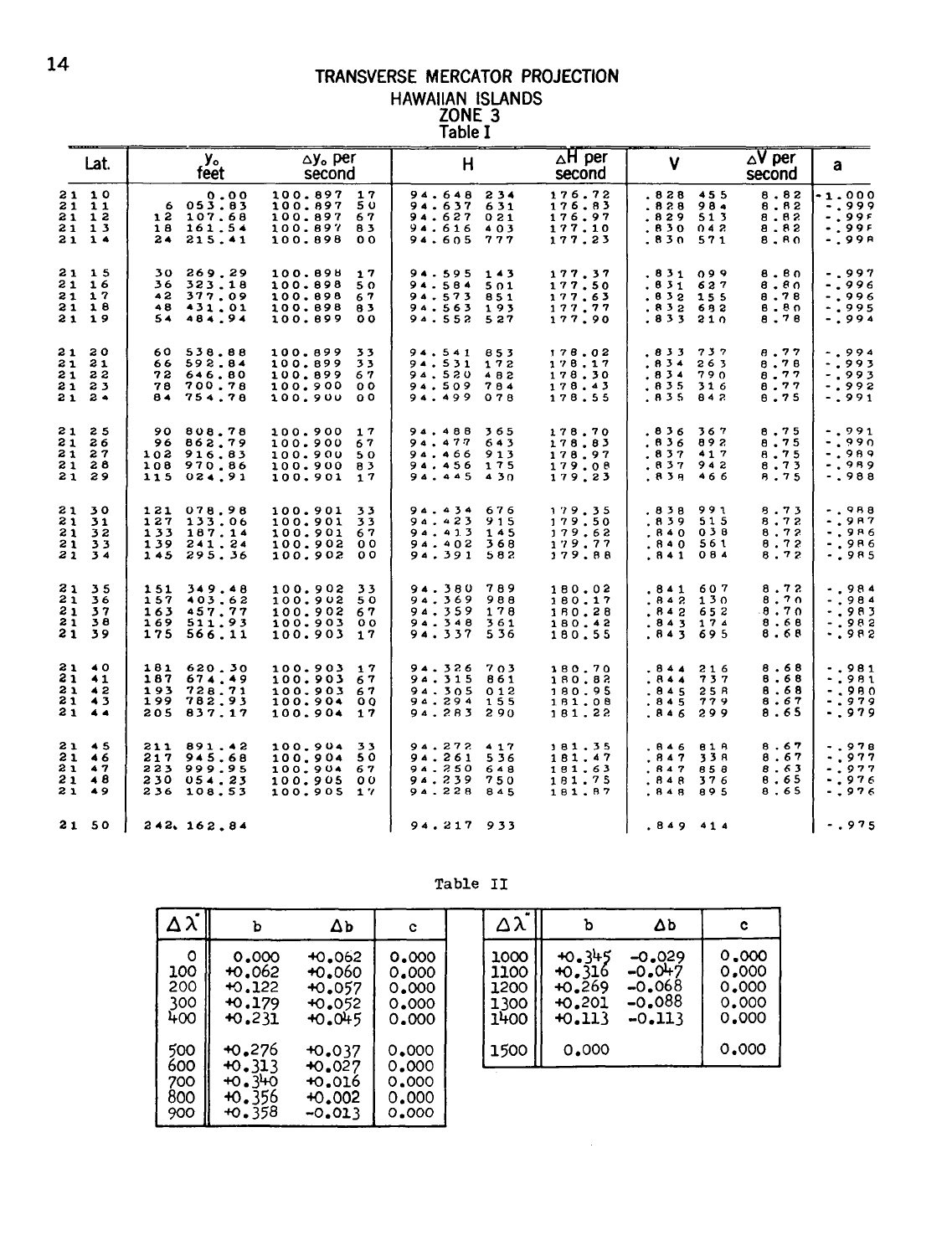## TRANSVERSE MERCATOR PROJECTION HAWAIIAN ISLANDS<br>ZONE 3

Table III

|                               |                                          | ΛP                   |                                                      | $\Delta$ M        |
|-------------------------------|------------------------------------------|----------------------|------------------------------------------------------|-------------------|
| 100,000<br>200,000<br>300,000 | 0.92476<br>0.93797<br>0.95123<br>0.96454 | 1321<br>1326<br>1331 | 0.003 8150<br>0.003 8695<br>0.003 9242<br>0.003 9791 | 545<br>547<br>549 |

**Table IV** 

 $\mathcal{L}_{\mathcal{A}}$ 

Table V

|                              |                              |                 | g‼           |                    |  |
|------------------------------|------------------------------|-----------------|--------------|--------------------|--|
| x'                           |                              |                 | 1000"        | 2000"              |  |
| 50,000<br>100,000<br>150,000 | 0.00<br>0.00<br>0.00<br>0.00 | $\frac{21}{22}$ | 0.00<br>0.00 | $+0.02$<br>$+0.02$ |  |

Table VI<br>Scale factors

| $\mathbf{x}$ <sup>1</sup>                      |                                                                                   | $\mathbf{x}^{\mathbf{t}}$                           |                                                                                   |
|------------------------------------------------|-----------------------------------------------------------------------------------|-----------------------------------------------------|-----------------------------------------------------------------------------------|
| O<br>5,000<br>10,000<br>15,000<br>20,000       | 0.9999<br>900<br>900<br>0.9999<br>901<br>0.9999<br>0.9999<br>903<br>905<br>0.9999 | 75,000<br>80,000<br>85,000<br>90,000<br>95,000      | 965<br>0.9999<br>0.9999<br>973<br>0.9999 983<br>0.9999<br>993<br>004<br>1.0000    |
| 25,000<br>30,000<br>35,000<br>40,000<br>45,000 | 907<br>0.9999<br>910<br>0.9999<br>914<br>0.9999<br>918<br>0.9999<br>923<br>0.9999 | 100,000<br>105,000<br>110,000<br>115,000<br>120,000 | 1,0000 015<br>1,0000 027<br>1,0000 039<br>1,0000 052<br>1,0000 065                |
| 50,000<br>55,000<br>60,000<br>65,000<br>70,000 | 929<br>0.9999<br>935<br>0.9999<br>0.999999<br>948<br>0.9999<br>956<br>0.9999      | 125,000<br>130,000<br>135,000<br>140,000<br>145,000 | 1.0000<br>079<br>094<br>1.0000<br>109<br>1.0000<br>125<br>1.0000<br>141<br>1.0000 |
| 75,000                                         | 0.9999 965                                                                        | 150,000                                             | 1.0000 158                                                                        |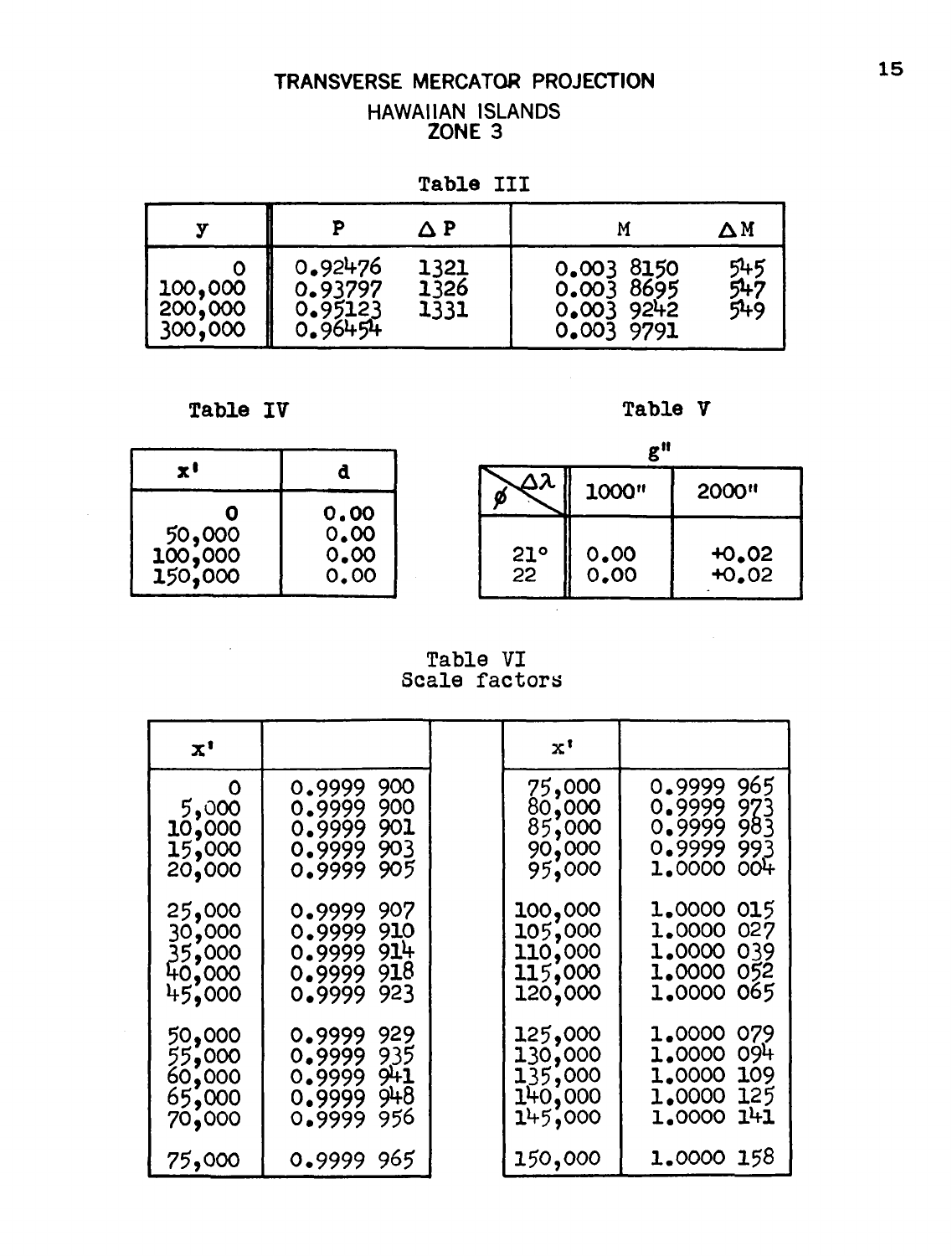## TRANSVERSE MERCATOR PROJECTION HAWAIIAN ISLANDS<br>
ZONE 4<br>
Table I

| Lat.                                                           | y。<br>feet                                                                        | $\Delta$ y. per<br>second                                                             | H                                                                                 | $\overline{\triangle}$ H per<br>second         | $\mathbf{V}$                                                             | $\Delta V$ per<br>a<br>second                                                                    |
|----------------------------------------------------------------|-----------------------------------------------------------------------------------|---------------------------------------------------------------------------------------|-----------------------------------------------------------------------------------|------------------------------------------------|--------------------------------------------------------------------------|--------------------------------------------------------------------------------------------------|
| 21,50<br>21<br>51<br>21<br>52<br>21<br>5 <sub>3</sub><br>21,54 | 0.00<br>6054, 32<br>12 108.66<br>163.00<br>18<br>24217.36                         | 100.905<br>33<br>100.905<br>67<br>100.905<br>67<br>100.906<br>00<br>100.906 33        | 94.217<br>933<br>94.207<br>012<br>94.196<br>084<br>94.185<br>147<br>94.174 203    | 182.02<br>182.13<br>182.28<br>182.40<br>182.55 | .849414<br>, 849<br>932<br>.850<br><b>450</b><br>.850<br>967<br>.851 484 | $-0.975$<br>9.63<br>8.63<br>$-0.974$<br>8.62<br>$-0.974$<br>$-0.975$<br>8.62<br>8.63<br>$-0.972$ |
| 21, 55<br>21 56<br>21, 57<br>21,58<br>21,59                    | 30<br>271.74<br>326.12<br>36<br>380.52<br>42<br>434.93<br>48<br>489.35<br>54      | 100.906<br>33<br>100.906<br>67<br>100.906<br>83<br>100.907 00<br>$100.907$ 17         | 94.163 250<br>94.152 290<br>94.141<br>322<br>94,130<br>345<br>94.119 361          | 182.67<br>182.80<br>182.95<br>183.07<br>183.22 | .852 002<br>.852 518<br>.853034<br>.853 551<br>.854 067                  | $-0.972$<br>8.60<br>8.60<br>$-0.971$<br>8.62<br>$-0.970$<br>$-0.969$<br>8.60<br>8.58<br>$-0.969$ |
| <b>32 00</b><br>2201<br>22 02<br>2203<br>22 04                 | 60 543 78<br>598.23<br>66<br>652.69<br>72<br>78<br>707.16<br>84<br>761.64         | 100.907<br>50<br>100,907<br>67<br>100.907<br>83<br>100.908<br>00<br>100.908<br>33     | 94.108<br>368<br>94.097<br>369<br>94.086<br>360<br>94.075<br>345<br>$94.064$ 321  | 183.32<br>183.48<br>183.58<br>183.73<br>183.88 | .854 582<br>.855 097<br>.855 612<br>$.856$ 127<br>.856 641               | $-0.68$<br>8.58<br>8.58<br>$-0.967$<br>8.58<br>$-0.967$<br>$-0.966$<br>8.57<br>9.57<br>$-0.965$  |
| 2205<br>22 06<br>22 07<br>22 08<br>22<br>09                    | 90<br>816.14<br>96 870.65<br>102 925.17<br>108 979.70<br>115034.25                | 100.908<br>50<br>100.908<br>67<br>100.908<br>83<br>100.909<br>17<br>100.909 33        | 94.053 288<br>94.042 249<br>94.031<br>201<br>94.020 146<br>94.009 082             | 183.98<br>184.13<br>184.25<br>184.40<br>184.52 | $.857$ 155<br>.85767<br>.858<br>183<br>.858 696<br>.859 209              | 8.58<br>$-0.965$<br>$-0.964$<br>8.55<br>$-0.963$<br>8.55<br>8.55<br>$-0.962$<br>8.55<br>$-0.962$ |
| 2210<br>2211<br>3212<br>2213<br>2214                           | 121<br>088.81<br>143.38<br>127<br>197.96<br>133<br>252.55<br>139<br>145 307.16    | 100.909 50<br>100.909<br>67<br>100.909<br><b>B</b> 3<br>100.910<br>17<br>100.910 50   | 93.998<br>011<br>93.986<br>932<br>93.975<br>843<br>93.964<br>748<br>93.953<br>645 | 184.65<br>184.82<br>184.92<br>185.05<br>185.18 | .859 732<br>234<br>. 860<br>.860<br>746<br>.861 25B<br>.861 770          | 8.53<br>$-0.961$<br>8.53<br>$-0.960$<br>8.53<br>$-0.960$<br>8.53<br>$-0.959$<br>8.52<br>$-.958$  |
| 2215<br>2216<br>22 17<br>2218<br>22 19                         | 361.79<br>151<br>416.42<br>157<br>471.07<br>163<br>525.72<br>169<br>580.40<br>175 | 100.910<br><b>SO</b><br>100.910<br>83<br>100.910<br>83<br>100.911<br>33<br>100.911 33 | 93.942<br>534<br>93.931 415<br>93.920<br>288<br>93.909<br>153<br>93.898 010       | 195.32<br>185.45<br>185.58<br>185.72<br>185.85 | .862 281<br>.862 792<br>.063<br>303<br>.863813<br>$.864$ 323             | $-1958$<br>B.52<br>8.52<br>$-1957$<br>8.50<br>$-0.956$<br>8.50<br>$-0.955$<br>8.50<br>$-0.955$   |
| 5220                                                           | 181 635.08                                                                        |                                                                                       | 93.886 859                                                                        |                                                | .864 833                                                                 | $-1954$                                                                                          |

Table II

 $\hat{\mathcal{L}}$ 

|      | Ъ             | ∆ b      | C.    |
|------|---------------|----------|-------|
| O    | 0.000         | +0.062   | 0.000 |
| 100  | +0.062        | +0.060   | 0.000 |
| 200  | +0.122        | +0.057   | 0.000 |
| 300  | +0.179        | +0.052   | 0.000 |
| 400  | ю.231         | 40.045   | 0.000 |
| 500  | +0.276        | +0.037   | 0.000 |
| 600  | $+0.313$      | +0.027   | 0.000 |
| 700  | +0.340        | 40.016   | 0.000 |
| 800  | 40.356        | +0.002   | 0.000 |
| 900  | +0.358        | -0.013   | 0.000 |
| 1000 | +0.345        | -0.029   | 0.000 |
| 1100 | +0.316        | $-0.047$ | 0.000 |
| 1200 | $+0.269$      | -0.068   | 0.000 |
| 1300 | <b>+0.201</b> | -0.088   | 0.000 |
| 1400 | +0.113        | -0.113   | 0.000 |
| 1500 | 0.000         |          | 0.000 |

 $\hat{\mathcal{A}}$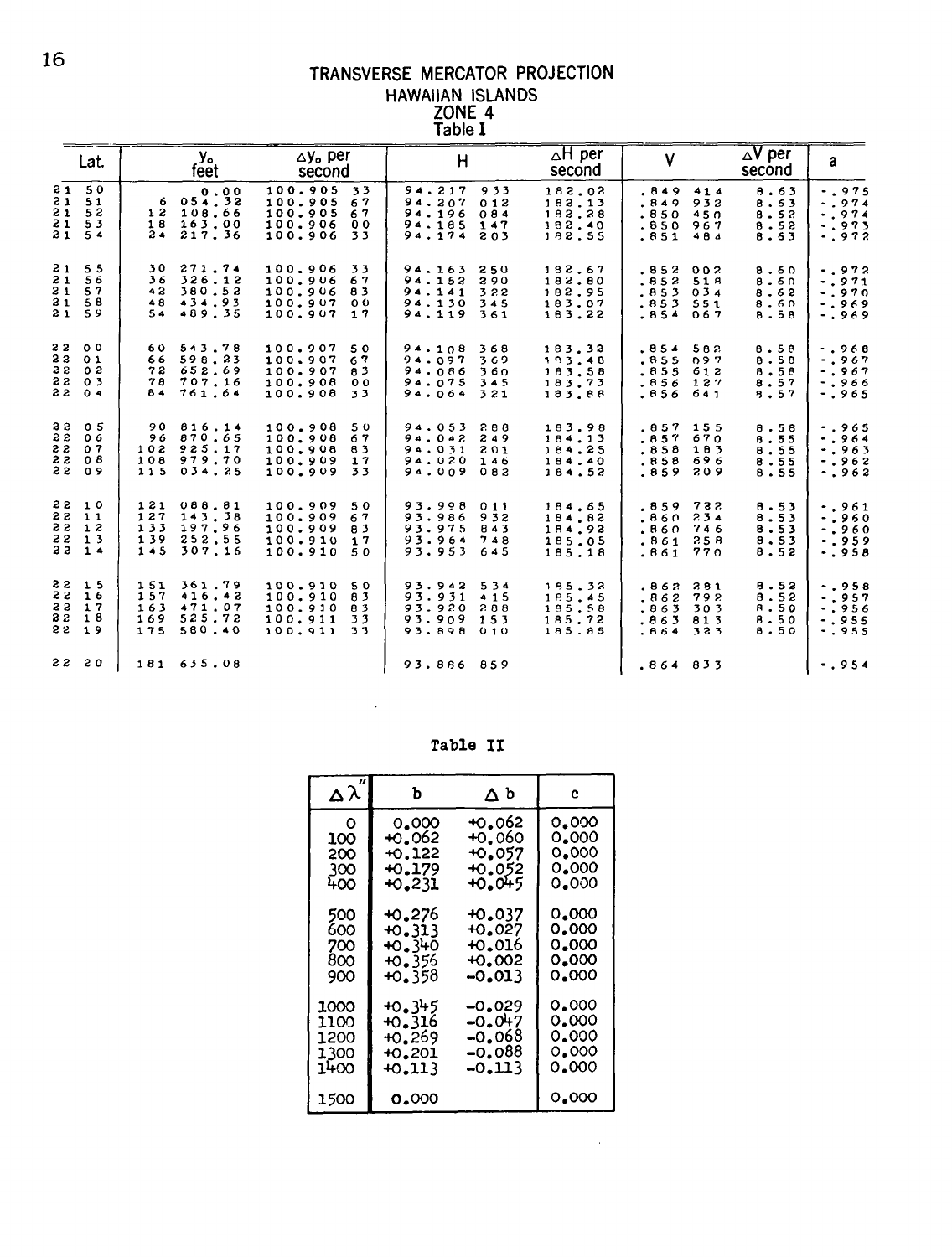#### TRANSVERSE MERCATOR PROJECTION **HAWAIIAN ISLANDS** ZONE 4

Table III

| 77      |                               |              |                                          | ΔМ         |
|---------|-------------------------------|--------------|------------------------------------------|------------|
| 100,000 | 0.95684<br>0.97017<br>0.98355 | 1333<br>1338 | $0.003$ $9473$<br>0.0040023<br>0.0040575 | 550<br>552 |

Table IV

Table V

| x'                                  | đ                            |
|-------------------------------------|------------------------------|
| $\frac{50,000}{100,000}$<br>150,000 | 0.00<br>0.00<br>0.00<br>0.00 |

 $\bar{\psi}$ 

 $g$ <sup>11</sup>  $\overline{\mathsf{A}\mathsf{X}}$ 1000" 2000" φ  $0.00$ <br> $0.00$  $^{+0.02}_{+0.02}$  $21^\circ$  $2\overline{2}$ 23  $0.00$  $+0.02$ 

 $\bar{z}$ 

÷.

Table VI<br>Scale factors

| $\mathbf{x}$ '                                 |                                                                                   | $\mathbf{x}^{\mathbf{t}}$                                  |                                                                                            |
|------------------------------------------------|-----------------------------------------------------------------------------------|------------------------------------------------------------|--------------------------------------------------------------------------------------------|
| O<br>5,000<br>10,000<br>15,000<br>20,000       | 0.9999<br>900<br>0.9999<br>900<br>0.9999 901<br>0.9999<br>903<br>0.9999<br>905    | 75,000<br>०,००० <sub>•</sub><br>85,000<br>90,000<br>95,000 | 965<br>0.9999<br>973<br>0.9999<br>0.9999 983<br>993<br>0.9999<br>00 <sup>1</sup><br>1,0000 |
| 25,000<br>30,000<br>35,000<br>40,000<br>45,000 | 0.9999<br>907<br>0.9999<br>910<br>914<br>0.9999<br>0.9999<br>918<br>923<br>0.9999 | 100,000<br>105,000<br>110,000<br>115,000<br>120,000        | 1,0000 015<br>1,0000 027<br>1,0000 039<br>1,0000 052<br>1,0000 065                         |
| 50,000<br>55,000<br>60,000<br>65,000<br>70,000 | 0.9999<br>929<br>935<br>0.9999<br>0.999999<br>948<br>0.9999<br>956<br>0.9999      | 125,000<br>130,000<br>135,000<br>140,000<br>145,000        | 079<br>1.0000<br>094<br>1,0000<br>1,0000 109<br>1,0000 125<br>141<br>1,0000                |
| 75,000                                         | 0.9999 965                                                                        | 150,000                                                    | 1.0000 158                                                                                 |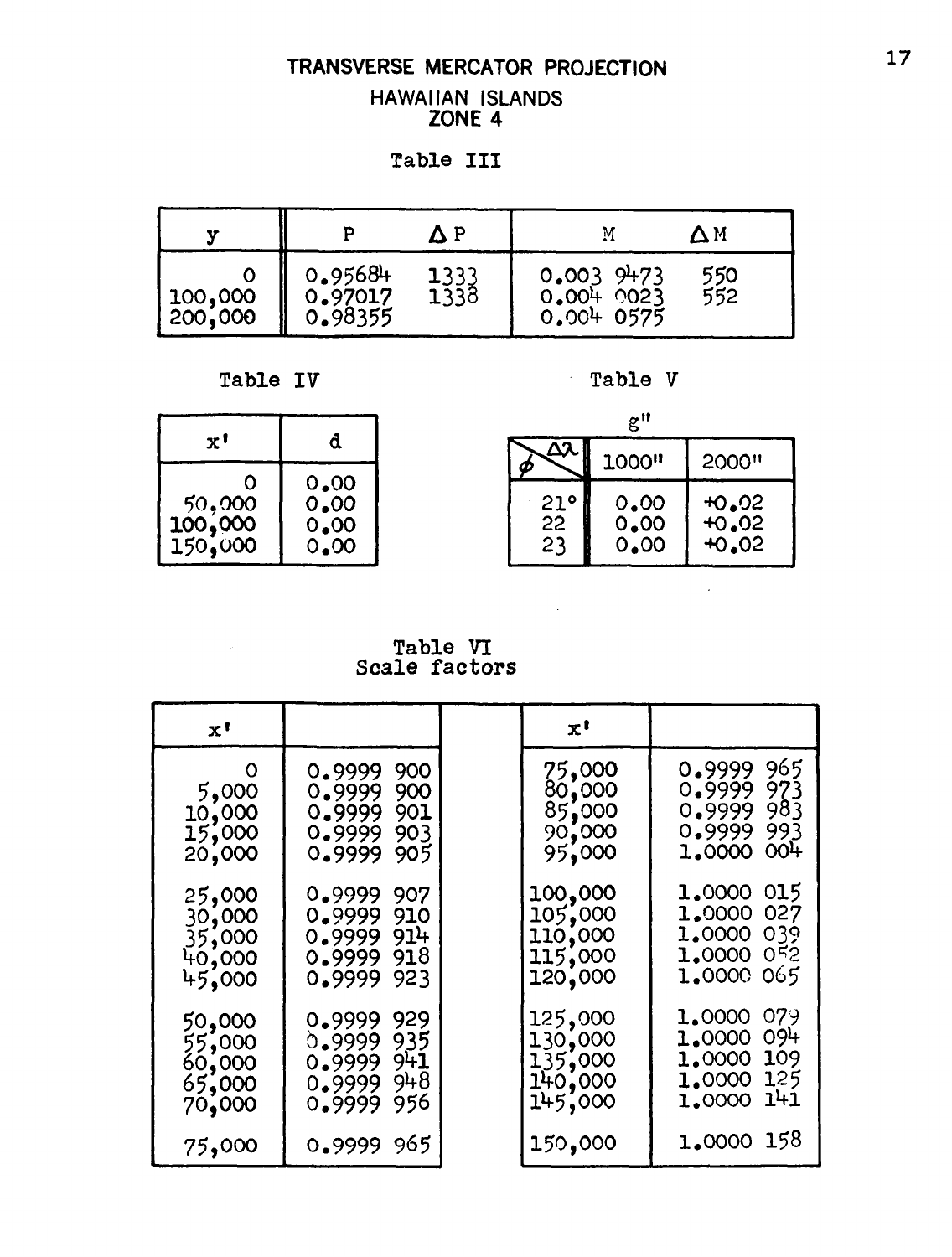## TRANSVERSE MERCATOR PROJECTION HAWAIIAN ISLANDS<br>
ZONE 5<br>
Table I

| Lat.                                            | y。<br>feet                                                                        | $\Delta$ y <sub>o</sub> per<br>second                                                         | H                                                                                       | $\overline{H}$ per<br>second                    | $\mathsf{V}$                                                          | $\Delta V$ per<br>a<br>second                                                                                                                               |
|-------------------------------------------------|-----------------------------------------------------------------------------------|-----------------------------------------------------------------------------------------------|-----------------------------------------------------------------------------------------|-------------------------------------------------|-----------------------------------------------------------------------|-------------------------------------------------------------------------------------------------------------------------------------------------------------|
| 21 40<br>2141<br>21 42<br>2143<br>21 44         | 0.00<br>6054.26<br>108.53<br>12<br>162.82<br>18<br>24<br>217.11                   | 100.904<br>33<br>100.904<br>50<br>100.904<br>83<br>100.904<br>83<br>100.905<br>17             | 94.327<br>134<br>94.316<br>293<br>94, 305<br>444<br>94.294<br>587<br>94.283 722         | 180.68<br>180,82<br>180.95<br>181.08<br>181.20  | .844<br>211<br>.844<br>732<br>.845<br>253<br>.845 774<br>.846<br>294  | 8.68<br>$-1.000$<br>8.68<br>$1 - 1.000$<br>8.68<br>$ -1.000$<br>8.67<br>$\mathbf{I} \cdot \mathbf{1} \cdot \mathbf{0} \cdot \mathbf{0}$<br>8.67<br>$-1.000$ |
| 2145<br>21 46<br>2147<br>21 48<br>2149          | 30<br>271.42<br>325.74<br>36<br>380.08<br>42<br>434.42<br>4B<br>488.78<br>54      | 100.905<br>33<br>100.905<br>67<br>100.905<br>67<br>100.906<br>0 <sub>0</sub><br>100,906<br>17 | 94.272<br>850<br>94.261<br>969<br>94.251<br>080<br>94.240<br>$\div$ 83<br>94.229<br>279 | 181.35<br>181.48<br>181.62<br>181.73<br>181.87  | .846 814<br>.847<br>333<br>.847853<br>.848 372<br>.848 890            | 8.65<br>$ -1.000$<br>8.67<br>$1 - 1.000$<br>8.65<br>$-1.000$<br>8.63<br>$-1.000$<br>8.65<br>$1 - 1.000$                                                     |
| 2150<br>21<br>51<br>21,52<br>21,53<br>$21 \t54$ | 543, 15<br>60<br>597.53<br>66<br>72<br>651.93<br>706.34<br>78<br>84<br>760.76     | 100.906<br>33<br>100.906<br>67<br>100.906<br>83<br>100.907<br>00<br>100.907<br>17             | 94.218<br>367<br>94.207<br>447<br>94.196<br>518<br>94.185<br>582<br>94.174<br>637       | 182.00<br>182.15<br>182.27<br>182.42<br>182.53  | .849 409<br>.849 927<br>.850445<br>.850 962<br>.851<br>480            | 8,63<br>$-1.000$<br>8.63<br>$ -1.000$<br>8.62<br>$-1.000$<br>8.63<br>$-1.000$<br>8.62<br>$[-1.000$                                                          |
| 21, 55<br>21<br>56<br>21, 57<br>21,58<br>2159   | 90<br>815.19<br>869.64<br>96<br>102<br>924.09<br>108 978.56<br>115<br>033.04      | 100.907<br>50<br>100.907<br>5υ<br>100.907<br>83<br>100.908<br>00<br>100.908<br>-33            | 94.163<br>685<br>94.152<br>725<br>94.141<br>757<br>94.130<br>780<br>94.119 797          | 182.67<br>182.80<br>182.95<br>183.05<br>183.20  | .851<br>997<br>.852<br>513<br>.853<br>030<br>.853546<br>.854<br>062   | 8.60<br>1-1.000<br>8.62<br>$-1.000$<br>8.60<br>$1 - 1.000$<br>6.60<br>$1 - 1.000$<br>8.58<br>$-1.000$                                                       |
| 22 00<br>22 U1<br>22 02<br>22 03<br>2204        | 087.54<br>121<br>142.04<br>127<br>133<br>196.56<br>251.09<br>139<br>145<br>305.64 | 100.908<br>33<br>100.908<br>67<br>100.908<br><b>B</b> 3<br>100.909<br>17<br>100.909<br>17     | 94.108<br>805<br>94.097<br>805<br>94.086<br>797<br>94,075<br>781<br>94.064<br>758       | 183.33<br>18.3.47<br>183.60<br>183.72<br>153.87 | .854<br>577<br>093<br>.855<br>.855<br>507<br>$.856$ 123<br>$.856$ 637 | 9.60<br>$-1.000$<br>8.57<br>$1 - 1.000$<br>8.60<br>$-1.000$<br>8.57<br>$-1.000$<br>8.57<br>l-1.000                                                          |
| 2205                                            | 151 360.19                                                                        |                                                                                               | 94.053 726                                                                              |                                                 | $.857$ 151                                                            | $1 - 1.000$                                                                                                                                                 |

Table II

| ∆ ລ″ | b        | Δb       | c     |
|------|----------|----------|-------|
| Ο    | 0.000    | $+0.009$ | 0.000 |
| 100  | $+0.009$ | $+0.008$ | 0.000 |
| 200  | $+0.017$ | $+0.005$ | 0.000 |
| 300  | $+0.022$ | 0.000    | 0.000 |
| 400  | 40.022   | $-0.007$ | 0.000 |
| 500  | +0.015   | -0.015   | 0.000 |
| 600  | 0.000    |          | 0.000 |

 $\sim 10^{11}$  km s  $^{-1}$ 

 $\mathcal{L}^{\text{max}}_{\text{max}}$  ,  $\mathcal{L}^{\text{max}}_{\text{max}}$ 

 $\sim$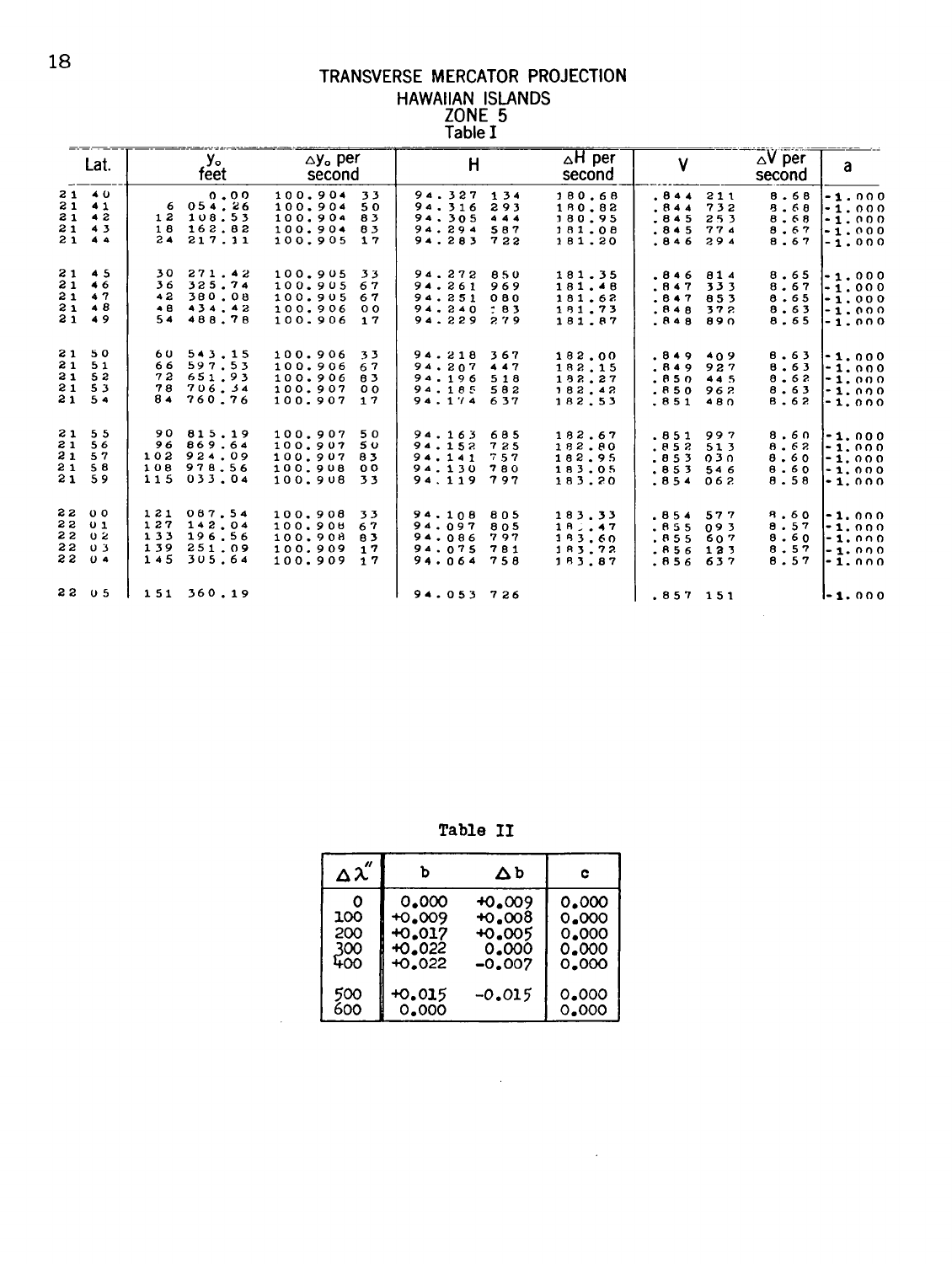#### **TRANSVERSE MERCATOR PROJECTION HAWAIIAN ISLANDS ZONE 5**

Table **I11** 

|                    |                               |              |                                           | $\Delta$ M |
|--------------------|-------------------------------|--------------|-------------------------------------------|------------|
| 100,000<br>200,000 | 0.94880<br>0.96210<br>0.97545 | 1330<br>1335 | 0.0039141<br>0.003 9690<br>$0.004$ $0241$ | 549<br>551 |

Table IV Table V

| x'                |                 |
|-------------------|-----------------|
| 50,000<br>100,000 | 0.00000<br>0.00 |

|           | Ħ            |
|-----------|--------------|
| ده        | 1000"        |
| 21°<br>22 | 0.00<br>0.00 |

**Table VI Scale factors** 

| x'                                             |                                                                                |
|------------------------------------------------|--------------------------------------------------------------------------------|
| O<br>5,000<br>10,000<br>15,000<br>20,000       | 1,0000 000<br>1.0000 000<br>1.0000 001<br>1,0000 003<br>1.0000<br>005          |
| 25,000<br>30,000<br>35,000<br>40,000<br>45,000 | 1.0000<br>007<br>1.0000<br>010<br>1.0000 014<br>018<br>1.0000<br>023<br>1.0000 |
| 50,000<br>55,000<br>60,000                     | 1,0000 029<br>1,0000 035<br>1.0000 041                                         |